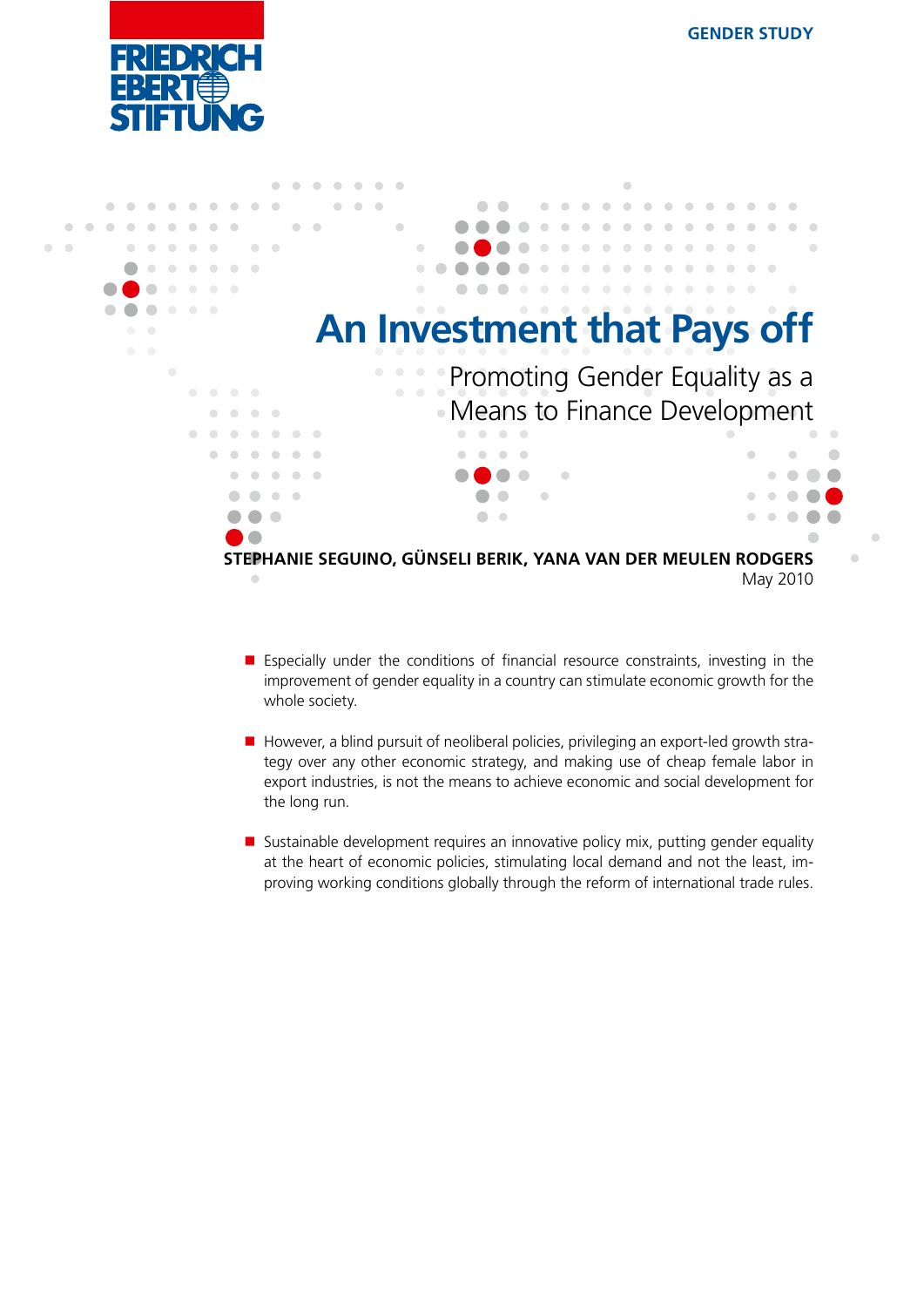

| II. The effects of macro-level policies on gender equality3          |  |
|----------------------------------------------------------------------|--|
|                                                                      |  |
|                                                                      |  |
|                                                                      |  |
| III. Gender, the role of the state, and public sector expenditures 8 |  |
|                                                                      |  |
| V. Alternatives to promote a win-win outcome 11                      |  |
|                                                                      |  |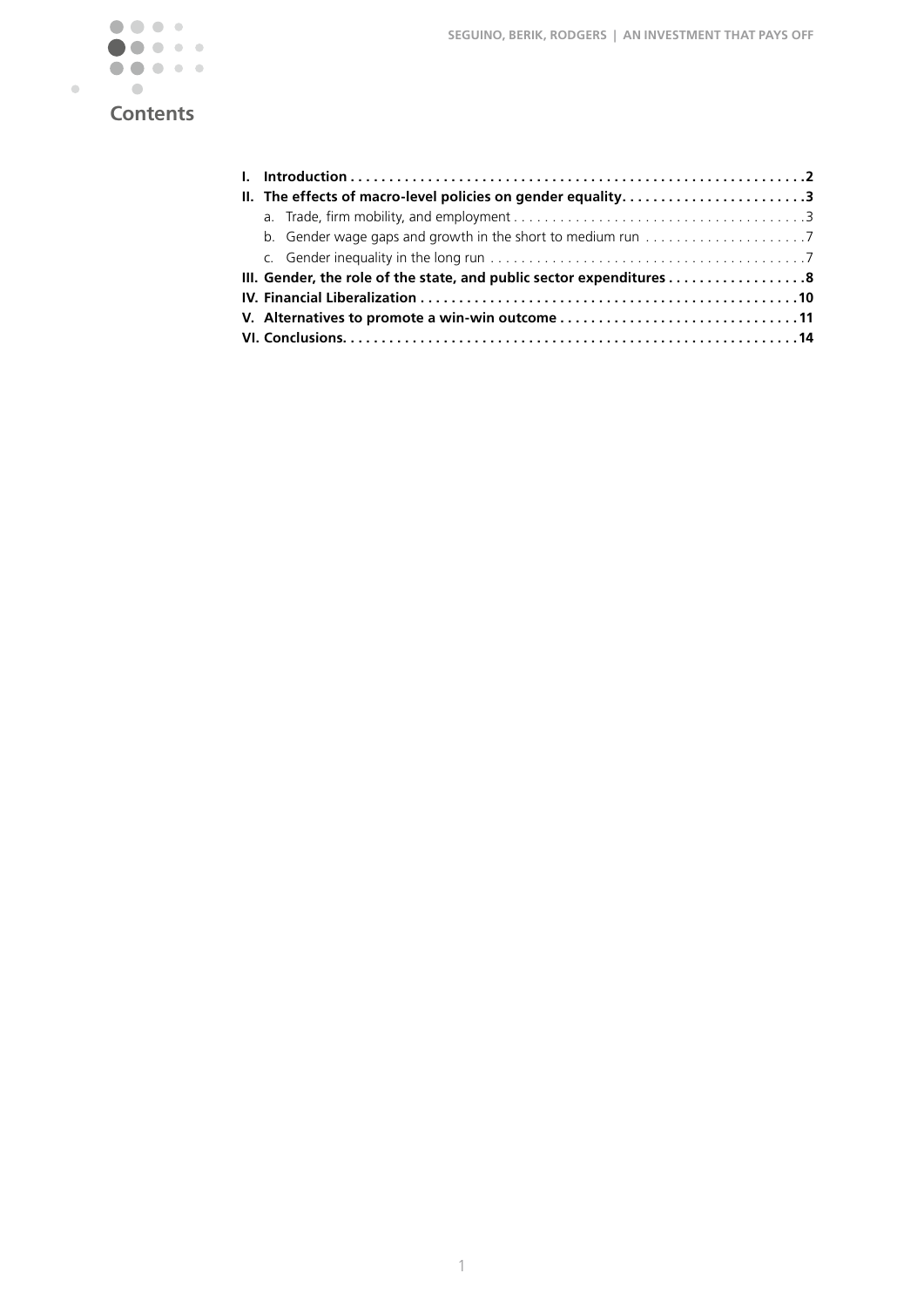$\blacksquare$ 

# Introduction

The United Nations (UN) has centered global attention on the resource challenges developing countries face in financing economic development, first with the landmark International Conference on Financing for Development held in Monterrey, Mexico and in 2008, with the followup Doha conference and declaration. The goals of eradicating poverty and of achieving economic growth and sustainable development form the core focus of this UN initiative. Essential to effective action is an understanding of the determinants of poverty reduction and growth.

Feminist economics research into the causes and effects of gender inequality has produced valuable new scholarship that sheds light on these relationships. Insights from that body of work contribute to an understanding of how resource constraints could be relaxed in the effort to promote broadly shared development and growth. This paper identifies the linkages between gender equality and financing for development, with an eye to connecting these results to concrete policy implications that can be adopted by developing countries to ensure a win-win outcome: greater gender equality, resource mobilization, and improvements in societal well-being.

Feminist research on the two-way relationship between gender and economic growth responds to two key questions. The first addresses how policies at the macroeconomic level–such as structural adjustment programs, fiscal and monetary policy, and trade, investment, and financial liberalization–affect the degree of gender inequality. The second focuses on how relations between men and women influence the rate of economic growth, as well as investment and trade (the latter with implications for the balance of payments and a country's ability to service external debt). Going one step further, this work evaluates how the degree of gender inequality at the microeconomic level influences overall societal well being. Research in this area has focused on clearly identifying the pathways by which macroeconomic outcomes and gender relations interact, with a view to developing policies that are more gender equitable in their impact, while at the same time promoting rising living standards.

Although the global financial crisis initially created a window of opportunity to reconfigure the dominant macroeconomic policy framework, the global economy continues to be shaped by the precepts of the »Washington

Consensus« or »neoliberalism«. This framework is comprised of a commitment to several policy stances: trade and investment liberalization (and in some cases, reregulation such as in extension of patent terms); fiscal restraint (a reduction of public sector deficits by spending cuts rather than tax increases); privatization of services (such as health and education), infrastructure (such as water and electricity), and production (state-owned enterprises) that were previously provided by the public sector; and financial liberalization. This paper discusses in some detail the identified relationships between gender and macroeconomic outcomes, focusing on three key reform strategies: trade and investment liberalization, contractionary public sector spending, and financial liberalization.

We further situate this discussion in the context of a financing-for-development framework. Since March 2002, when world leaders and the major multilateral institutions met at the United Nations International Conference on Financing for Development in Monterrey, the objective of financing for development has taken center stage in international dialogues on development and growth. Conference participants met to deliberate about how to best mobilize and channel financial resources in order to meet the various international agreements that had been made at prior United Nations conferences, including commitments in the 2000 Millennium Development Goals (United Nations 2002; Floro *et al.* 2004). The conference also focused on redefining the international financial architecture and pushing for increased representation of developing countries in international organizations and institutions. If anything, given the global financial crisis of 2008 and 2009, these objectives have increased in importance. The Monterrey Conference represented the first time that high-ranking diplomats, non-governmental organizations, and corporate leaders had met together and made these financial matters their top priority rather than relegating them to lower-level technical meetings. The conference took on additional significance for emphasizing the importance of international cooperation to generate sufficient resources for programs and policies that target gender equality, poverty reduction, and women's well-being (Floro et al. 2004). In fact, participants agreed to a holistic approach to financing for development, and more specifically, to an approach that would finance for »sustainable, gender-sensitive, people-centred« development (United Nations 2002: 3). Given this precedent, the aim of this paper is to recommend policy reforms that can promote gender equality in its various dimensions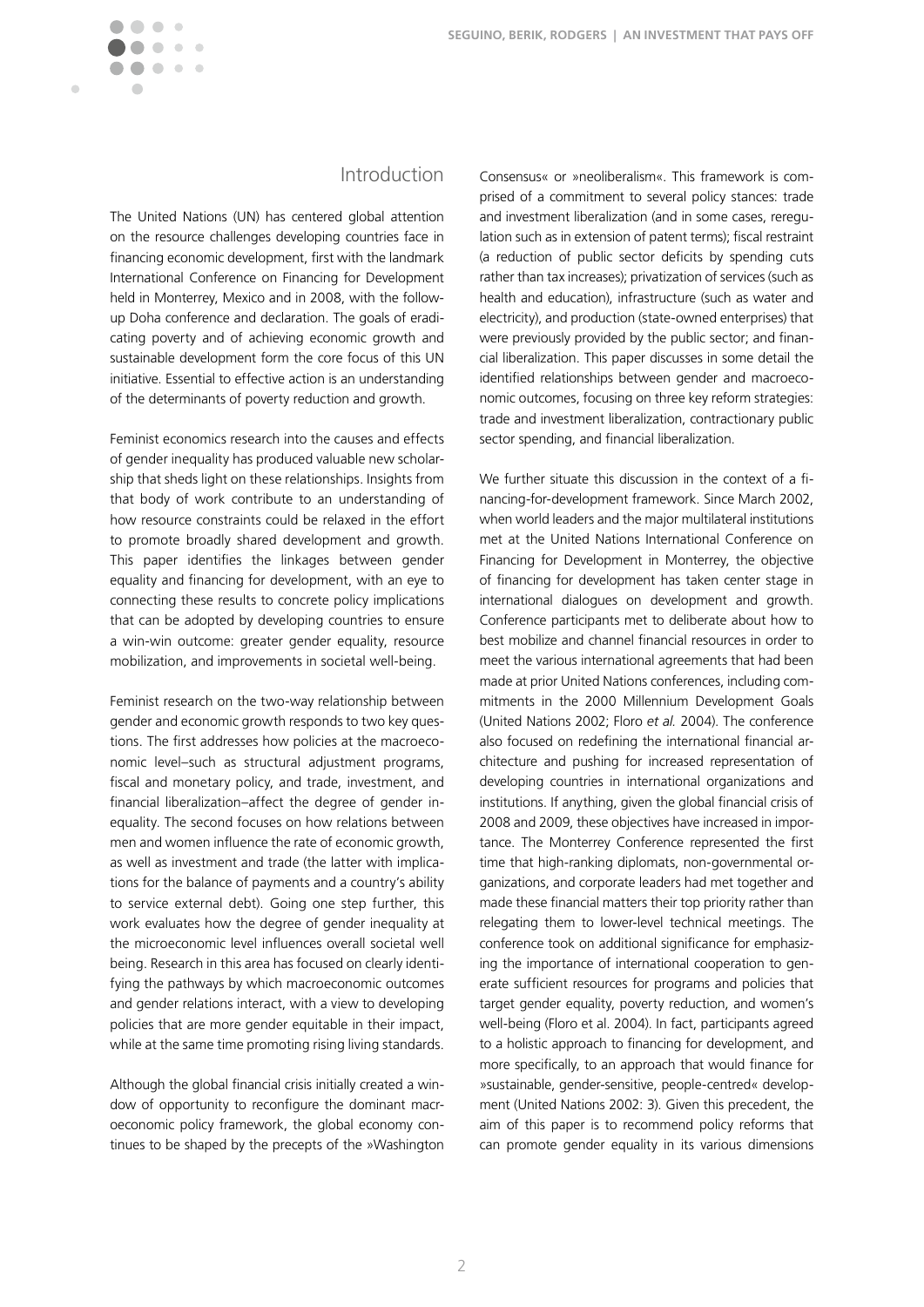

 $\blacksquare$ 

while at the same time helping to achieve broadly-shared, economically-sustainable development.

## The effects of macro-level policies on gender equality

There are several channels through which macro-level policies affect gender. Government policies that influence the structure of the economy—the types of goods and services produced and consumed domestically and by foreigners—will affect the types of employment available.1 These interact with gender relations to determine who gets which jobs and gender differences in income. Macro-level policies also influence the degree of economic volatility and resources available for social insurance programs and infrastructure spending with gendered implications for investments in education and health, as well as gender relations at the household level. This section outlines some of the research findings on the role of trade and investment liberalization in influencing gender relations, and further considers how the resulting gender effects influence a country's development prospects and rate of growth.

### Trade, firm mobility, and employment

National and international rules on trade, investment, and finance have gendered implications. That is, women and men are frequently affected differently by such policies. This has been nowhere more evident than in the area of trade. Since the 1980s, developing countries have adopted similar trade and investment liberalization policies, not infrequently under conditions of duress and thus conditionality imposed by the World Bank and International Monetary Fund (IMF). In tandem with trade liberalization, the developmental role of the state—the ability of the state to guide the development process by directing resources to targeted and strategic sectors of the economy—has been diminished in developing countries. These trends have been accompanied by financial liberalization and other market-oriented reforms, such as the privatization of public service provision.

The World Bank and other free trade proponents have argued that such a policy shift should lead to more gender-equitable employment opportunities. This is because women's significantly lower wages renders them a key source of labor in a liberalized investment and trade environment where cost competition makes low-wage labor attractive. Low wages constitute a stimulus to profits and export demand, and therefore trade liberalization should lead to a rapid increase in women's job opportunities, giving them an independent source of income that can improve their status within families. Proponents of free trade hold that over time, the sustained demand for women's labor will drive up their wages relative to men's, leading to a narrowing of the gender wage gap.

An important feature of the recent process of globalization *has* indeed been the rapid incorporation of women into export sectors producing manufactured goods, agricultural products, and services such as tourism and data processing.<sup>2</sup> This trend has been dubbed »global feminization of labor«(Standing 1989, 1999). There is evidence that women are crowded into export sector jobs—that, in other words, they face difficulty in gaining access to other types of jobs in the economy due to job discrimination and/or stringent gender norms on what is »women's« work versus »men's« work.

Export Processing Zones (EPZs), also known as free trade zones (FTZs) or Special Economic Zones (SEZs) in different countries, have served as a particular institutional structure for mobilizing labor, especially women's labor in export industries. These structures have contributed to the export success of many industrializing countries in East and South East Asia and Central America since the late 1960s. Initially, firms recruited young, unmarried women workers, mostly from rural areas, and subsequently tapped into a more diverse workforce. While economywide trade liberalization has undermined somewhat the rationale for setting aside special zones of liberalized trade, these zones have continued to proliferate, with China accounting for a majority of EPZs worldwide. The numbers employed and the export volumes generated have also risen (Milberg and Amengual 2008).

Exporters achieve lower unit labor costs with women

<sup>1.</sup> Government adherence to trade agreements and insertion into such organizations as the World Trade Organization will constrain government policy choices.

<sup>2.</sup> Examples in agriculture include women's employment in the production of cut flowers in Tanzania; grapes in Chile; maize, beans, and flowers in Uganda; and tea in Sri Lanka (Barrientos et al. 1999; Blackden et al. 2007; Samarasinghe 1998).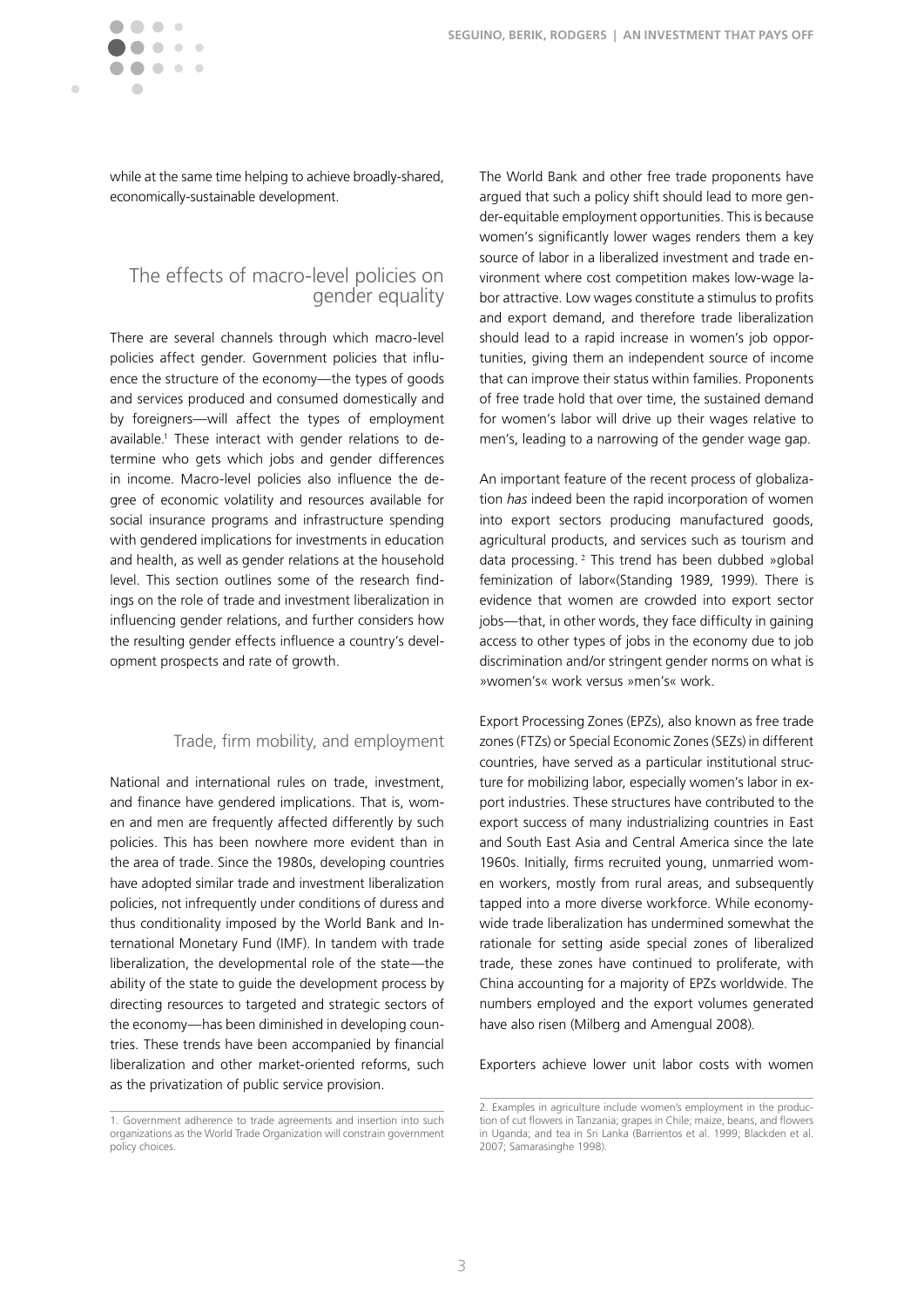workers through women's lower wage relative to men in comparable jobs. Moreover, it is likely that exporters benefit from higher productivity of women relative to men, even though evidence of direct productivity comparisons between and men and women in the same jobs is hard to come by. Elson and Pearson (1984) argue that export factories must be convinced of women's higher productivity relative to men, since in publicity materials to investors they often tout the gendered qualities of women—their docility, willingness to accept tough discipline, and suitability for tedious, monotonous, repetitious work—that would make for higher productivity.<sup>3</sup> In addition, the fact that women's factory employment is often cut short by marriage or bearing children allows these factories to reap the benefits of women workers' productivity at its peak, and women workers' turnover allows employers to maintain these as low-wage jobs. Furthermore, Ngai (2007) shows how the government, along with export factory employers, can boost the productivity of this workforce. Rural-urban migrant workers' compliance with shop-floor discipline and incentive to work overtime increase when employment is temporary and conditional on residency permits. By providing dormitories adjacent to the factory employers are also able to mobilize labor instantaneously and facilitate extremely long hours of work.

 $\bigcirc$  $\begin{array}{c} \begin{array}{c} \begin{array}{c} \end{array} \end{array} \end{array}$  $\bullet$ 

 $\bullet\bullet\bullet$ 

 $\sqrt{2}$  $\sqrt{2}$ 

Ċ

Women's labor in export sectors has macroeconomic implications. Their low wages are crucial for generating badly needed foreign exchange to relieve the balance of payment constraint that many developing economies face, the so-called »feminization of foreign exchange earnings« (Samarasinghe 1998). Thus, to a greater extent than in previous periods, women's labor in developing countries serves as a primary source of foreign exchange earnings. That constraint, more precisely, relates to the widespread lack of foreign exchange, with many developing countries unable to import needed intermediate inputs, stymieing the growth of their industrial sectors. An important means to overcome that constraint is the generation of foreign exchange through increased exports.

Here then we see that gender inequality improves some macroeconomic conditions—at least in the short run, in some economies. But the feminization of employment has also been accompanied by the informalization of employment and spread of working conditions traditionally associated with women's employment (Standing 1999). The expansion of informal sector jobs has eroded job security and worker protections through weakening enforcement of regulations rather than through explicit deregulation of labor markets. Firms increasingly use flexible and informal work arrangements that are temporary, seasonal, casual, and based on unregulated labor contracts, with women slotted for those jobs (Benería 2007; Balakrishnan 2001). These conditions, over and above the lower wage rates that render women workers attractive to employers in certain export industries, also contribute to the attainment of lower labor costs.

Subcontracting toward lower-cost home-based workers also increased as a result of the intensified competition in Asia after the 1997 financial crisis (Balakrishnan 2001). The case of India is an interesting example of this process, where the recent shift toward subcontracting has been linked to the country's industrial and trade policy deregulations. Rani and Unni (2009) found that with higher formal-sector wages, firms sought cheaper ways of doing business by hiring workers in small-scale, home-based workshops where wages were lower. Home-based work was already a prominent feature of the female labor market in India before the reforms.

In contrast to other developing countries, however, after the reforms, men's labor proved more responsive to the increased employment opportunities in home-based work, with greater employment gains in home-based work for men in import-competing industries producing machinery. Since this activity was generally considered heavy work, it was socially more acceptable for men to engage in this work. When reforms led to outsourcing, firms preferred male workers even when the activity was home-based. Hence the increased competitive pressures brought men closer to women in the incidence of homebased work, resulting in downward harmonization of pay and work conditions, consistent with Standing's global feminization thesis (Standing 1989; 1999).

The wage levels and working conditions in EPZs have been a contentious issue. Lim (1990) has contested the argument of critics that these represent poor jobs for women in developing countries. She took issue with the focus of critics on the early stages of EPZs and their reli-

<sup>3.</sup> Elson and Pearson (1984) explain how the supposed natural and innate skills of women workers that are played up by employers are the product of gender socialization and years of informal training in the home, prior to entry into employment in export factories.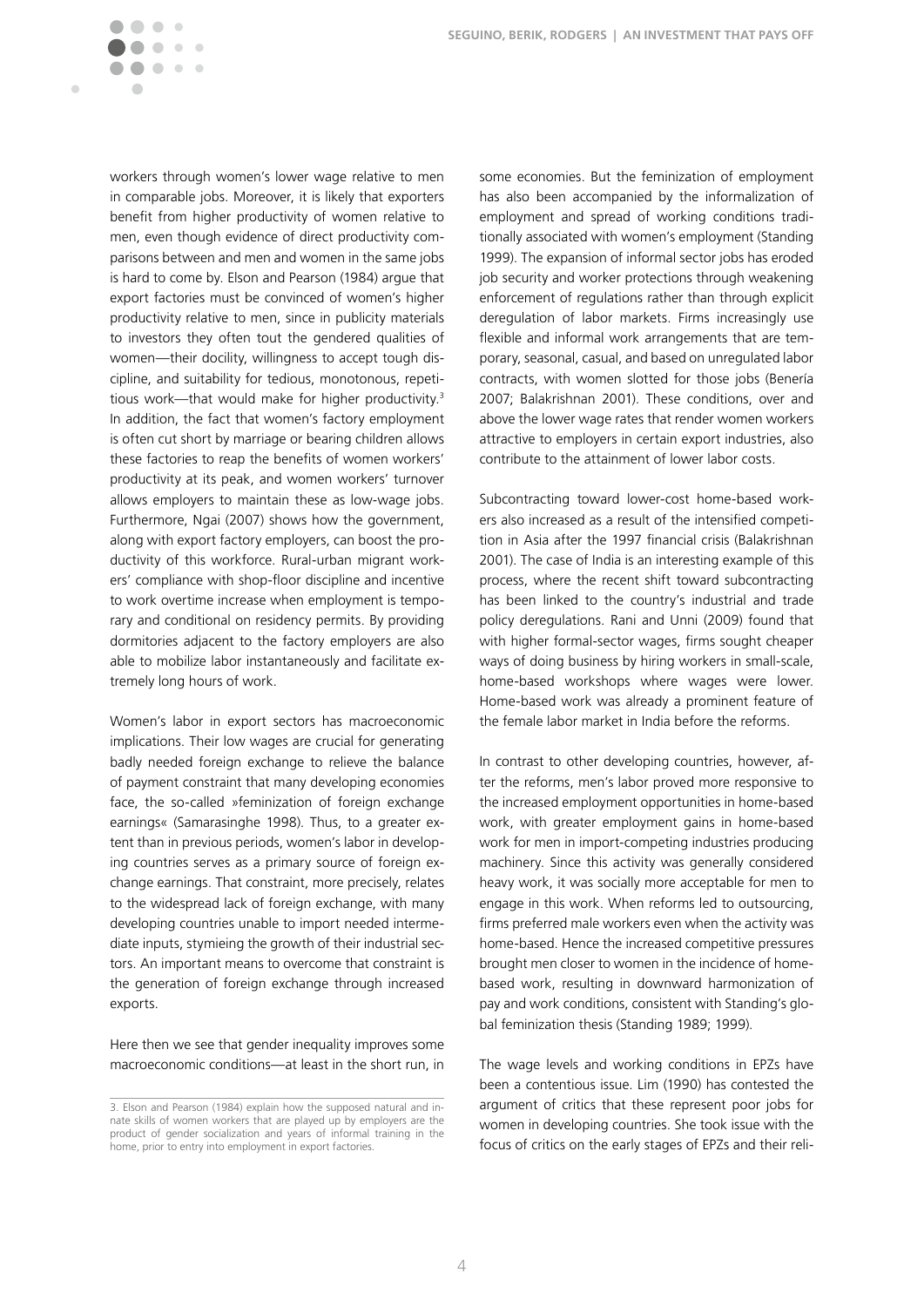ance on case studies that did not rely on multivariate examination of the question. She argued that wages and working conditions in EPZs would improve over time, once these export platforms matured and the demand for women's labor increased. Further, she challenged critics to use a local yardstick in assessing working conditions. Lim argued that jobs in EPZs offered higher wages to women workers compared to their alternatives in the local economy, as has also been argued recently by Kabeer (2004).

 $\bigcirc$  $\begin{array}{c} \begin{array}{c} \begin{array}{c} \end{array} \end{array} \end{array}$  $\bullet$ 

 $\bullet\bullet\bullet$ 

Ċ

Based on data from a survey of female workers in the *maquiladora* factories along the Mexico-United States border, Fussell (2000) has examined Lim's argument about improvements in EPZ working conditions. She finds that as *maquiladora* employers faced intensified global competition from export manufacturing sectors of other countries, they have increasingly relied on women workers who are older, married, with children, and with lowest levels of schooling. These workers, who do not have better alternatives in the local labor market and are therefore in greater need of a job, constitute both more stable and the lowest paid workers in the local labor market. Thus, Fussell shows that rising trade competition and growth of maquiladora employment over the course of the 1980s and 1990s has not brought about improvement in wages in this sector.

The notion that trade liberalization would have a global positive effect on women's share of jobs is itself problematic. The increase in one country's exports resulting from hiring low wage women may come at the cost of a decline in other countries' exports. As a result, job gains for women in some countries may be counteracted by women's job losses in others. The intensified trade competition among developing countries following the end of the Agreement on Textiles and Clothing on January 1, 2005 is a case in point. The liberalization of trade in garments has brought a shift in exports, and thus in employment, from Central America and Africa toward Asia, especially toward China. Mexico, Honduras, El Salvador and the Dominican Republic experienced sharp declines in the export value and volume to the United States (Emerging Textiles 2007). Within Asia, China and India increased their market shares in the European Union and the United States while smaller landlocked or island economies—Fiji, Maldives, Nepal, Mongolia—experienced an absolute decline in their exports. Other Asian countries have faced price competition that puts downward pressure on labor costs and hence working conditions (Adhikari and Yamamoto 2006).

There is also evidence that job losses have occurred in regions such as the Caribbean and Sub-Saharan Africa, where import liberalization has resulted in the demise of domestic industries and loss of formal employment with particularly negative effects on women's employment (Carmody 1998). Milberg and Kucera (2007) similarly find for the OECD countries that the expansion of trade with developing countries over the period 1978-95 resulted in a greater loss of female than male jobs. Lower-cost imports undermined industries such as garments and footwear in which women constituted the majority of workers.

Even in East Asia, where women's job gains in export industries are the most notable, such gains are not necessarily permanent. Some argue that the move up the industrial ladder to more skill-intensive manufacturing production results in a defeminization of that sector's workforce because employers consider men to be more skilled than women (Elson 1996). This argument is supported with evidence for a decline in women's share of employment in Taiwan and Malaysia as well as the Mexican *maquiladoras* (Berik 2000; Fussell 2000; Doraisami 2008). For example, the share of women among operators in *maquiladoras* declined from 77 percent to 41 percent between 1982 and 1999, even as the workforce in the sector expanded (Fussell 2000). The defeminization of the maquiladora workforce accompanied both the change in characteristics of women workers employed in the sector away from young, single, childless women to older, married women, women with children and with little schooling, and the decline in real wages in the sector. Thus, the Mexican case also constitutes an example of downward harmonization of wages under trade and investment liberalization.

More generally, why do women get the worst jobs and why do they find it difficult to obtain jobs that provide a social safety net, security, training, and upward mobility? An oft-advanced rationale is that women possess fewer skills than men. However, that argument has weak support. Educational gaps have closed substantially in many countries, and educational attainment for women has surpassed men's in much of the Caribbean and in some Latin American countries (UNDP 2007). Further, entry level positions in numerous jobs, even in more capital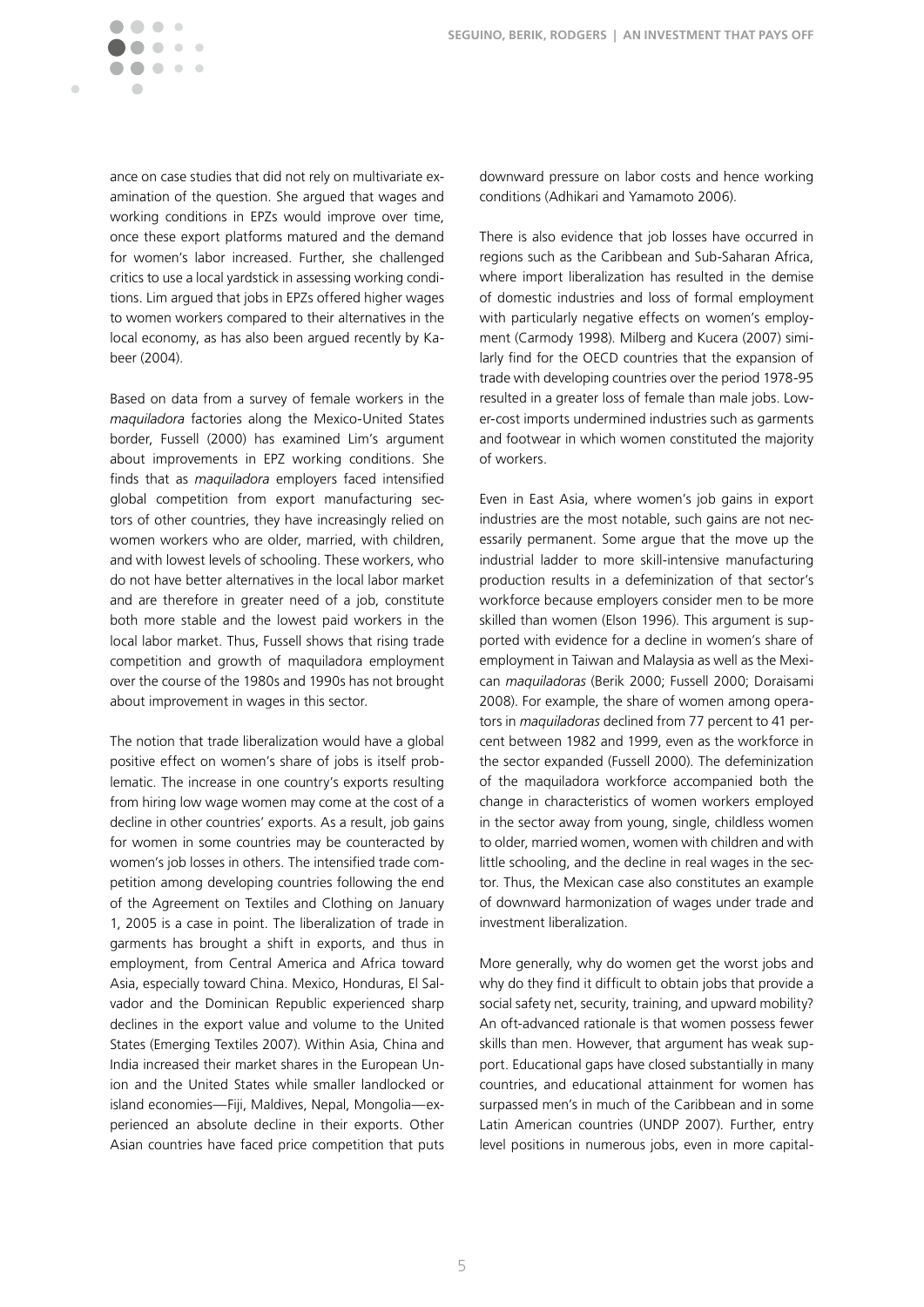intensive sectors, require few skills to begin; required skills are often obtained on the job—hence job access is key to gaining skills. Employers are often unwilling to offer women access to those jobs, however, preferring instead to segregate them in »female-dominated« jobs such as sewing operator positions in garments, where the skills required are associated with gender norms. Underlying these processes is a social hierarchy that determines which group gets the best jobs and which gets the worst jobs or is excluded from the labor market altogether when jobs are in short supply. As Elson and Pearson (1984: 24) argue, »women do not do 'unskilled' jobs because they are the bearers of inferior labour; rather, the jobs they do are 'unskilled' because women enter them already determined as inferior bearers of labour.« Further, gender hierarchies, which designate men as the »breadwinners,« provide a rationale for hiring them into jobs with upward mobility and slot women into lowwage insecure jobs, considered to be fitting in their role as secondary wage earners.

 $\blacksquare$  $\begin{array}{c} \begin{array}{c} \begin{array}{c} \end{array} \end{array} \end{array}$  $\bullet$   $\bullet$  $\bullet\bullet\bullet$ 

Ċ

While the net global employment gains of trade and investment liberalization for women are unclear, it is undisputed that at least in some countries and regions, women's access to jobs has increased. And this is important since a critical factor in leveraging gender equality in the household is women's increased access to income, thereby raising their bargaining power. But as the previous discussion underscores, employment is not enough. Work needs to be under decent conditions with both adequate wages and chances for personal autonomy and security.

A major factor undermining the quality of women's employment during this recent period of globalization is increased firm mobility—that is, investment liberalization that makes it easier for firms to shift production from one country to another if facing adverse cost pressures. Kate Bronfenbrenner (2000) documents the strategy used by United States companies to secure concessions from their workers by making credible threats to move company operations to Mexico within the framework of the North American Free Trade Agreement. Workers fear that if they try to organize into unions, strike or otherwise struggle for good jobs with good wages, they will lose their jobs. The implicit or explicit threats become credible in mobile industries, such as manufacturing and communications, and within them in subsectors that employ a high proportion of women. The upshot is

that workers are robbed of their right to freedom of association and collective bargaining, hence of the key instrument for improving wages and working conditions.

An example of the effect of firm mobility on working conditions is the case of Haiti's assembly goods sector. In the mid-1980s, the shoe firm Stride Rite moved from the United States, where wages were \$8 per hour, to Haiti, where wages were \$0.50 per hour and where a largely female labor force was used in shoe production. When the women in Haiti asked for higher wages, the firm, which had few sunk costs or investments in training for these workers, found it easy to close up shop and move to yet another low wage country. The type of firms that hire mainly women—labor-intensive manufacturing and some service jobs (such as informatics)—find it easy to keep wages low by relocating to lower wage countries when local workers demand higher wages, or they can keep wages down simply with the threat of relocation (Seguino 2002).

Another example is the case of India's industrial and trade liberalization policies after 1991. Menon and Rodgers (2009a) found that increasing competitive forces resulting from the reforms were associated with larger wage gaps in India's manufacturing industries. The policy reforms, which included licensing deregulation as well as tariff reductions, led individual firms in India to face greater competition not only from abroad but also from other domestic firms in the same industry. The growing gender wage gaps in India fit into a framework in which groups of workers who have relatively weak bargaining power and lower workplace status are less able to negotiate for favorable working conditions and higher pay. Thus, women are placed in a vulnerable position as firms compete in the global market place and have more freedom to relocate.

Proponents of trade and investment liberalization hold that the gender wage gap will narrow over time (with women's wage rising, not due to falling wages for men as occurred in India) as a result of sustained demand for lower cost female labor, reducing gender wage gaps in the long run. Gender wage differentials have declined globally, but much of this is due to increases in women's labor market skills. The discriminatory portion of the gender wage gap shows no evidence of narrowing (Weichselbaumer and Winter-Ebmer 2005). In two rapidly growing economies with a strong demand for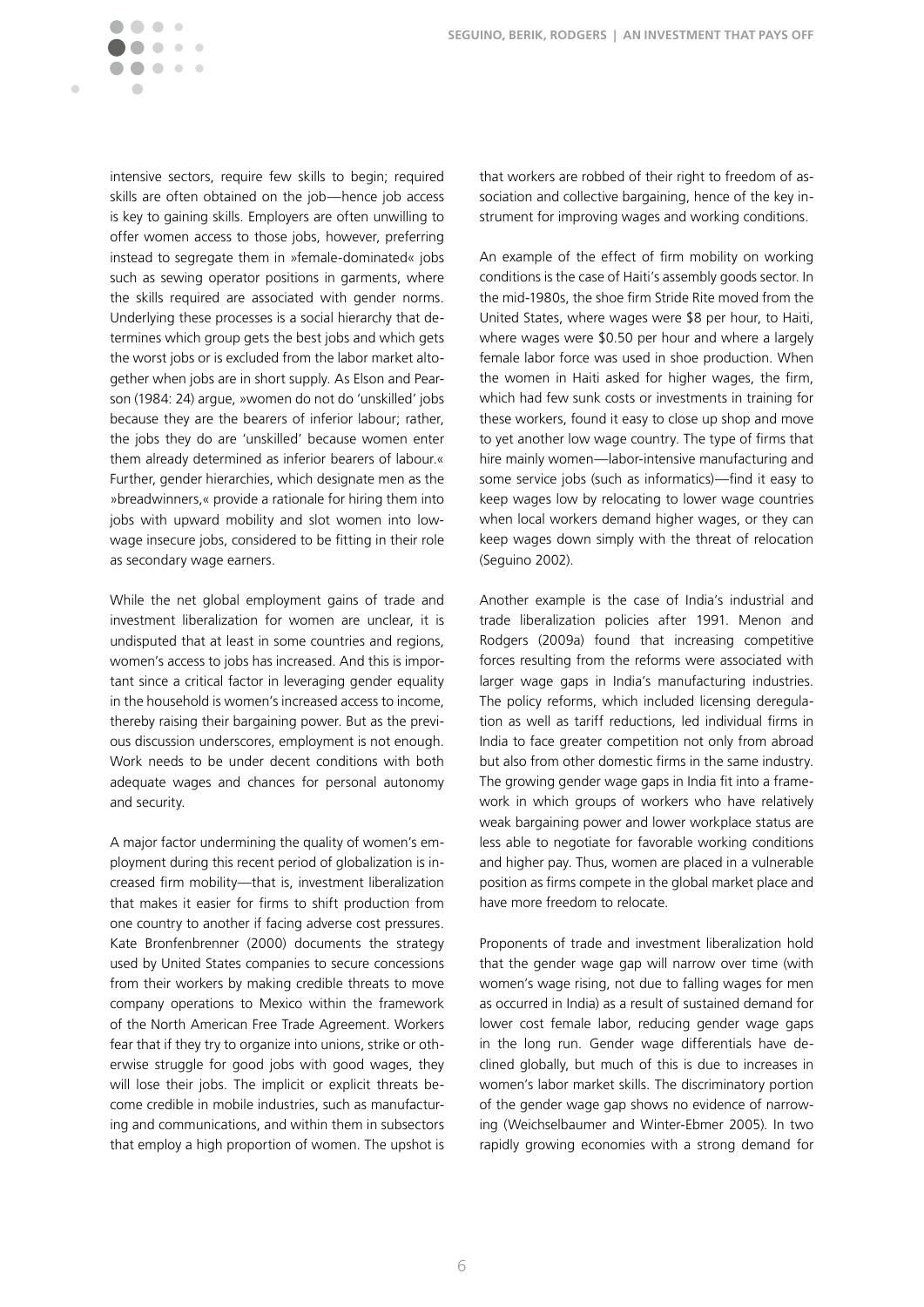$\blacksquare$ 

female labor—China and Vietnam—the discriminatory portion of the gender wage gap has in fact been widening (Maurer-Fazio, Rawski, and Zhang 1999; Liu 2002).

## Gender wage gaps and growth in the short to medium run

Feminist research has found that gender wage inequality–that is, paying women lower wages than men can be a stimulus to trade, investment, and growth in semi-industrialized countries (Braunstein 2000; Seguino 2000a, 2000b; Blecker and Seguino 2002; Busse and Spielmann 2006). South Korea provides an excellent example of the role of gender inequality in stimulating growth. South Korean women's wages, less than half those of men in the early 1970s, were pivotal in holding down costs of production in labor-intensive manufacturing export industries.4 In the early years of export-led growth, demand for South Korean exports, especially for garments and electronics, was stimulated by low female wages. The foreign exchange that exports generated was funneled into the purchase of capital-intensive goods and imported technology, helping to build capacity in industries such as automobiles, semi-conductors, steel, and shipbuilding.<sup>5</sup> Thus, women's labor helped to resolve the balance of payments constraint to growth that many countries faced by generating the foreign exchange to finance much needed imports.<sup>6</sup>

In Taiwan as well, where a similar export strategy was pursued in the 1970s, young women workers helped finance the education of their brothers who were then able to take up the more skilled jobs that became available as the country moved to the high road of industrial growth in the 1980s and 1990s (Greenhalgh 1985). Clearly, however, reliance on gender discrimination in the labor market and in the household was part and parcel of the low road to growth.

### Gender inequality in the long run

Whatever the short run macroeconomic benefits, in the long run, there are costs to the low-road strategy of exploiting women's lack of bargaining power in the workplace. That is because, while low wages for women can stimulate profits, investment, and exports in the short run, disadvantaging women has negative effects on a country's long-run productivity growth. The empirical evidence to support this claim is especially well-documented in the area of gender inequality in education (Hill and King 1995; Klasen 2002; Knowles, Lorgelly and Own 2002; Klasen and Lamanna 2009). Klasen and Lamanna (2009) show, for example, that per capita growth is fully 1.0 percentage point lower in South Asia than what it might have been if there were gender equality in education; 0.5 percentage points lower in Sub-Saharan Africa; and 0.7 percentage points below potential in the Middle East and Northern Africa region. The implications of educational inequality for long-run growth are substantial. Considering the case of Sub-Saharan Africa where growth rates are predicted to average 1.6 percent annually from 2006-2015, gender equality could boost average annual growth rates to 2.1 percent, reducing the number of years it takes per capita incomes to double from 43 to 33.7

Research has also emerged providing support for the view that job discrimination and social norms that restrict women's employment act as a brake on economic development and growth (Boschini 2003; Cavalcanti and Tavares 2007; Esteve-Volart 2009). Underinvestment in female education as well as female exclusion from jobs and job segregation result in »selection distortion« that is, over investment in less qualified males at the same time that more talented females are passed over for educational investments or job opportunities. This amounts to an inefficient (wasteful) use of resources.

There are other reasons that educational inequality matters, and an important one is that when women's

<sup>4.</sup> Much of the research suggests that gender gaps are only partially due to productivity differentials with a full 2/3 of gender gaps attributable to discrimination. For some examples, see Birdsall and Behrman (1991), Behrman and Zhang (1995), Horton (1996), and Psacharopoulos and Tzannatos (1992). The latter two studies find that the bulk of gender wage differentials (55 percent in Asia and 75 percent in Latin America) are explained by factors other than human capital differences.

<sup>5.</sup> The state also played a key role in directing that foreign exchange to strategic high-tech industries that are male-dominated, and moved the country up the industrial ladder.

<sup>6.</sup> One implication of these results is that gender inequality is not always and everywhere a stimulus to growth; in particular, it is likely that gender wage inequality does not serve as a stimulus to growth in some lowincome agricultural economies (Blackden et al. 2007; Seguino 2009).

<sup>7.</sup> The »rule of 70,« a compounding formula used to estimate an investment's doubling time, was used to make this estimate.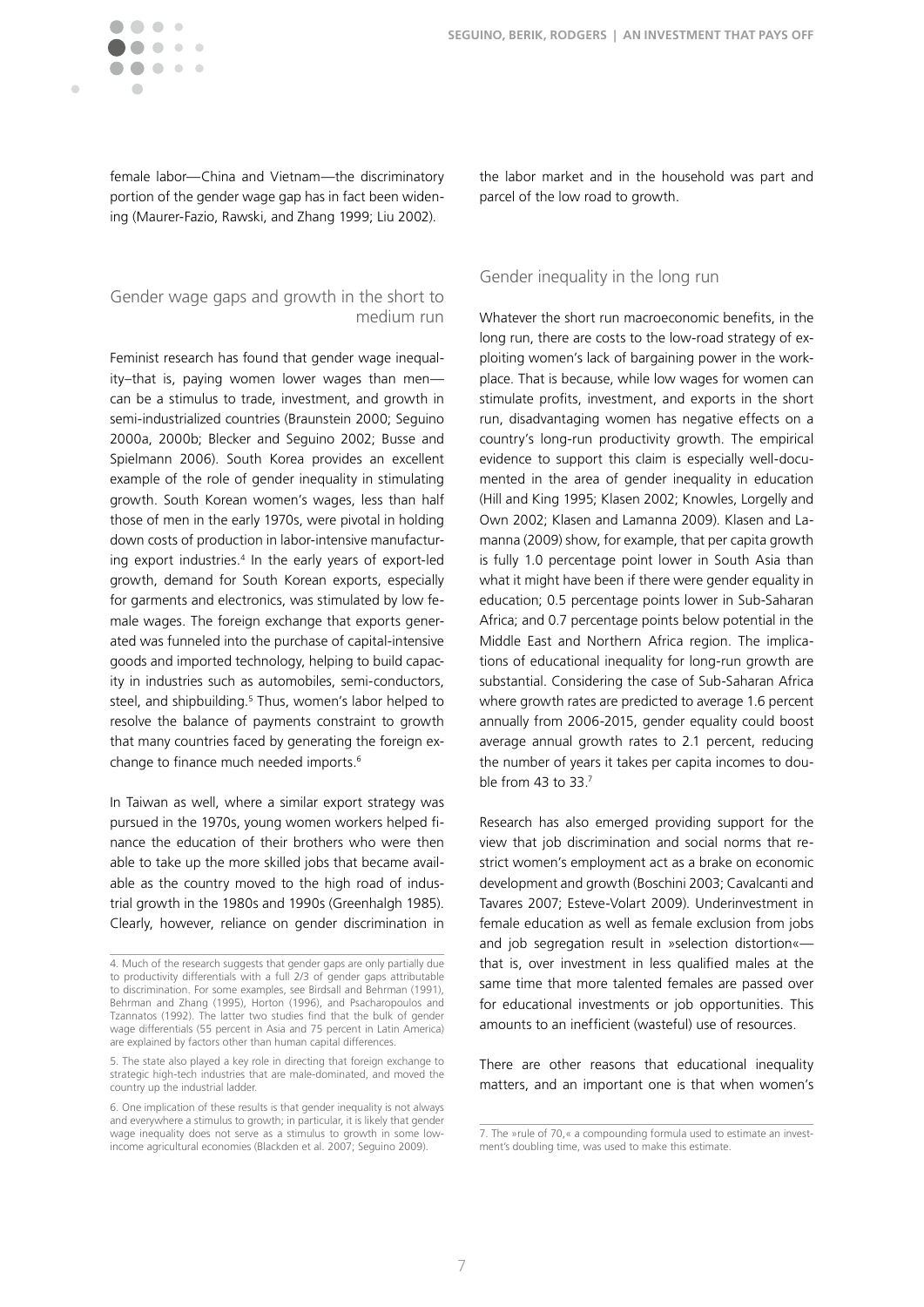educational attainment relative to the men in their lives increases, the women have more bargaining power in their households. This can allow them to negotiate for a fairer distribution of family resources that contribute to improvements in children's well-being, making the future labor force more productive and thereby improving economy-wide well-being. The same argument can be made for higher income for women relative to menwomen's bargaining power in the household improves and children benefit (Blumberg 1988; Hoddinott and Haddad 1995; Quisumbing and Maluccio 2000). Further, less education for women relative to men inhibits their ability to control their fertility and results in fewer resources available to invest in each child. These setbacks are likely to have a long-run negative effect on the quality of the future labor supply, making it less productive than it might otherwise be were there greater gender equity.

 $\bigcirc$  $\mathfrak{g}$  $\begin{array}{c} \bullet \\ \bullet \end{array}$  $\bullet$ 

◠  $\sqrt{2}$  $\sqrt{2}$  $\mathcal{L} = \mathcal{L}$ 

 $\blacksquare$ 

Although educational equality can be a stimulus to growth, there is no certainty that education will lead to higher rates of female labor force participation, as evidenced by the case of the Middle East and North Africa (Klasen and Lamanna 2009). In that region, despite high levels of female educational attainment, female labor force participation rates are very low. This regional pattern is attributed to the adverse effects of revenues from oil or worker remittances that have rendered the traditional male breadwinner family affordable and may have also stifled the development of export industries (Karshenas 2001; Assaad 2005). A similar phenomenon is found in some Western European countries, and is linked to the lack of affordable childcare.

Equally a source of concern is that higher education does not necessarily lead to higher wages. With the sharp increase in the demand for female labor and closing gender educational gaps, we would expect significant declines in gender wage gaps but there is little evidence to suggest this has occurred. Even in rapidly growing China, Vietnam, Taiwan, and South Korea, where wages are rising, the discriminatory portion of the gender wage gap is rising rather than falling (UNRISD 2005; Berik, Rodgers, and Zveglich 2004). Furthermore, if women are concentrated in industries in which the mobility of foreign direct investment limits their bargaining position in wage setting, women could gain in their education relative to men, without any assurance that gender wage equality will ensue. This argument is supported with evi-

dence in Oostendorp (2009) that net inflows of foreign direct investment contribute to wider gender wage gaps in high-skill occupations in poorer economies. Hence efforts to promote gender equality must also pay attention to the ability of women to translate increased skills into commensurate remuneration.

The broader policy conundrum is that the very types of employment women are able to obtain in developing economies under liberalization—that is under rules of investment and trade liberalization—leave women in low wage jobs and in a low wage-low productivity trap. Due to women's low wages, government and families have little incentive to invest in girls' education. Because of this underinvestment in girls, many women can't take on the skilled jobs that become available as the economy moves up the industrial ladder. Women are thus trapped in low wage jobs.<sup>8</sup> When women don't do well economically, children don't do well. Investment in children declines significantly if income goes to men rather than to women. In Mexico, women spend 100 percent of their income on the household as compared to men's 50 percent. In the Ivory Coast, a 10 percent increase in women's income would yield the same outcome in children's well-being as a 110 percent increase in men's income (Hoddinott and Haddad 1995). Hence improving women's income has implications for children and longrun growth.

# Gender, the role of the state, and public sector expenditures

An important area of feminist research over the last two decades has focused on the impact of contractionary fiscal policies and the reduced role of the state on women's relative well-being—with consequent impacts on the potential for long-run growth and rising living standards. Feminist researchers have found that these reforms have had negative effects on women's well-being.

<sup>8.</sup> There are other reasons women cannot take on skilled jobs, even if they do possess adequate education. Such jobs may require skills training and employers are reluctant to invest in women, given gender stereotypes about men's breadwinner role and women's role as caretaker in the home and employers' fears that women will leave the labor force. This is less likely to be the case in those countries that possess national childcare programs, such as in France. A further reason is that when good jobs (jobs with security and benefits) are scarce, employers and male employees act to ensure that men are given the best jobs, due to their dominance in the gender hierarchy, with women given lesser positions with no supervisory role.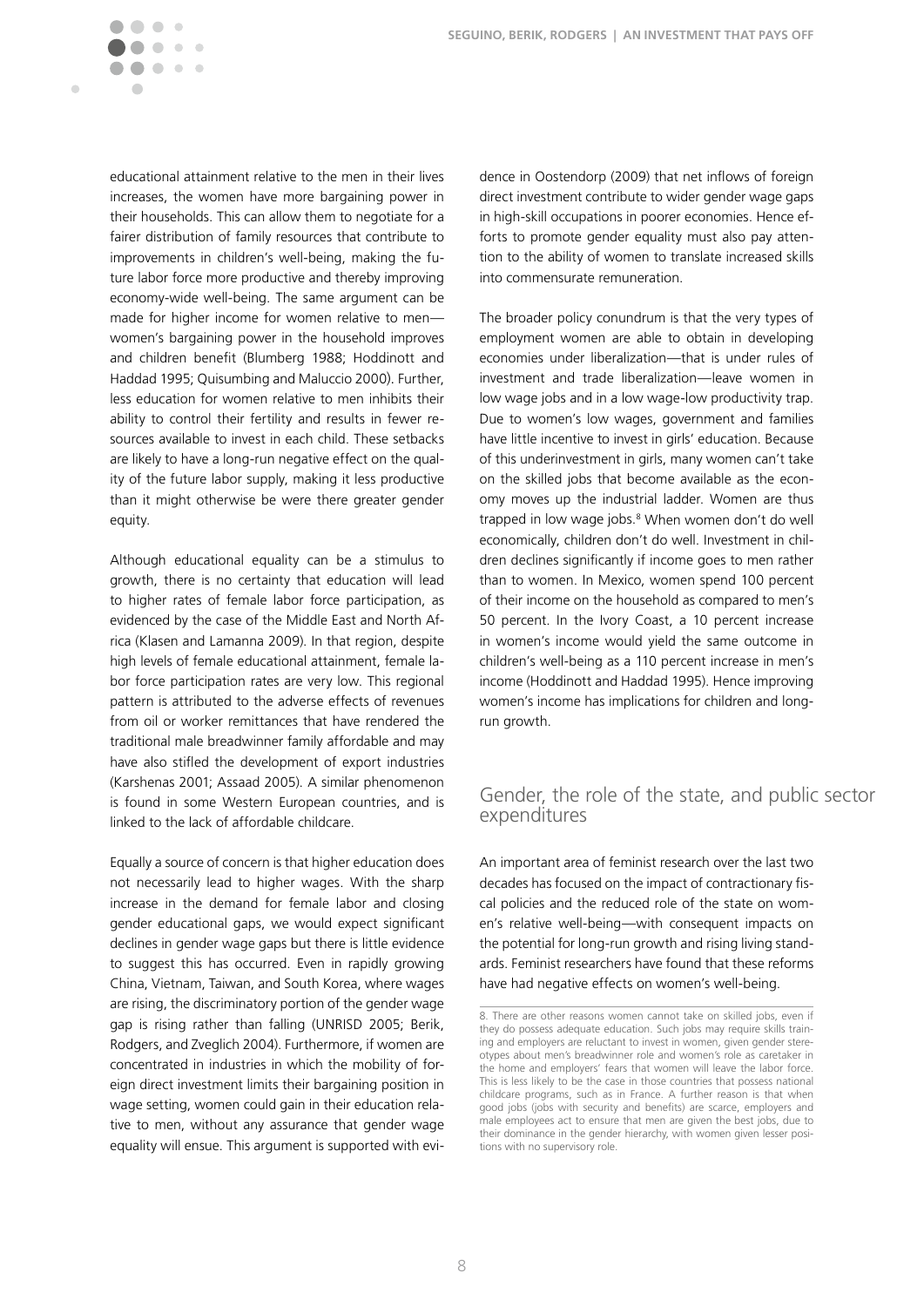Public sector deficits have resulted from a variety of causes including trade liberalization, which contributed to a decline in tariff revenues. Such revenues are the major source of public sector income in developing countries (Khattry and Rao 2002).<sup>9</sup> Cuts in public sector budgets have led to reduced spending on food subsidies, largely affecting women due to their responsibility to provide for the family. As a result, women have had to spend more time in the informal sector to generate income for families due to a shortage of formal sector jobs, the latter in part triggered by public sector downsizing. Women's labor burden—that is, both paid and unpaid—has risen as they spend more time both in household production and informal labor market participation to make up for the loss of food subsidies and other social expenditures (Gladwin 1991; Benería and Feldman 1992; Elson 1995).

 $\bigcirc$  $\begin{array}{c} \begin{array}{c} \begin{array}{c} \end{array} \end{array} \end{array}$  $\bullet$  $\overline{\phantom{a}}$ 

 $\sqrt{2}$  $\sqrt{2}$  $\mathcal{L} = \mathcal{L}$ 

 $\blacksquare$ 

Reductions in health care expenditures have increased women's unpaid labor burden as well. The case of Trinidad and Tobago is representative of what has been observed in a number of developing countries. In the early 1990s, the government responded to economic crisis by cutting public sector expenditures on public health, including public hospitals. As a result, patients relied on family members (usually women) to provide them with cooked food, to nurse them, and to bring them clean linens. This obligation added to women's labor burden, increasing the unpaid portion that is often invisible to policy makers because it is not measured in national income accounts. Nevertheless, such labor burdens are real, and limit women's ability to spend time in remunerative activities as a result, or reduce their leisure time. In some cases, girl children have been taken out of school to provide additional labor to the family to make up for that lost due to increased responsibility of women to provide care to sick family members (Elson 1995).

A number of countries adopted user fees in education as a way to reduce the public sector cost of funding education. One consequence is that some girl children have been taken out of school because the family could not afford the users fees required to send both female and male children to school. Such user fees are thus an example of how gender norms and hierarchies interact with economic policy in ways that are perhaps unintended but nevertheless still disadvantage females relative to males.

In addition to cuts in social spending, fiscal austerity measures have led to cuts in spending on such physical infrastructure as roads, bridges, and irrigation, as well as cuts in spending on such agricultural inputs as credit and extension services (Roy, Heuty, and Letouzé 2009). The gender implications of such cuts are severe. Public cuts in infrastructure spending in Sub-Saharan Africa over the period 1980-2000 have been particularly severe, falling from 4.2 percent of GDP in the period 1980-85 to 1.5 percent of GDP in the period 1996-2001 (Estache 2005). While it is difficult to measure the gender impact due to lack of reliable time use data, we can infer that women's unpaid labor burden has risen significantly over this time period, as roads deteriorate and the availability of clean water supplies are constrained.

Further, constraints on public sector expenditures that limit funding for agriculture, along with import liberalization, lead to increased reliance on imported food. Women provide the bulk of food in Sub-Saharan Africa. Constrained public sector budgets have a particularly negative effect on women as farmers. Studies have shown, for example, that were there equitable distribution of assets to females, on-farm productivity and output would increase substantially. Evidence from Burkina Faso, Kenya, and Zambia shows a 10 to 20 percent increase in output is possible with equalization of female access to agricultural inputs (Udry 1996; Saito 1994). Women's lack of access to agricultural inputs is in part due to laws on land ownership, with women prohibited from owning land in a number of countries. As a result, women lack the collateral to access credit needed to purchase inputs. Women's share of small farmer credit in Sub-Saharan Africa is 10 percent, and for all agriculture women's share drops to 1 percent (Doss 2006).

Another integral feature of smaller governments is public sector employment retrenchment, which is motivated by the need to trim government budget deficits, correct staffing and skill imbalances in public enterprises, improve efficiency of public sector operations, and refocus the priorities of national governments. Downsizing often involves lay-offs for employees, particularly women, who have lower levels of tenure, less education, and lower status positions. For example, during China's public sec-

<sup>9.</sup> Rising interest rates on external debt are another reason such public sector deficits emerged. With financial liberalization, interest rates have risen internationally, in part due to monetary policy in the US, but also due to the bid of domestic economies for now liberalized financial capital flows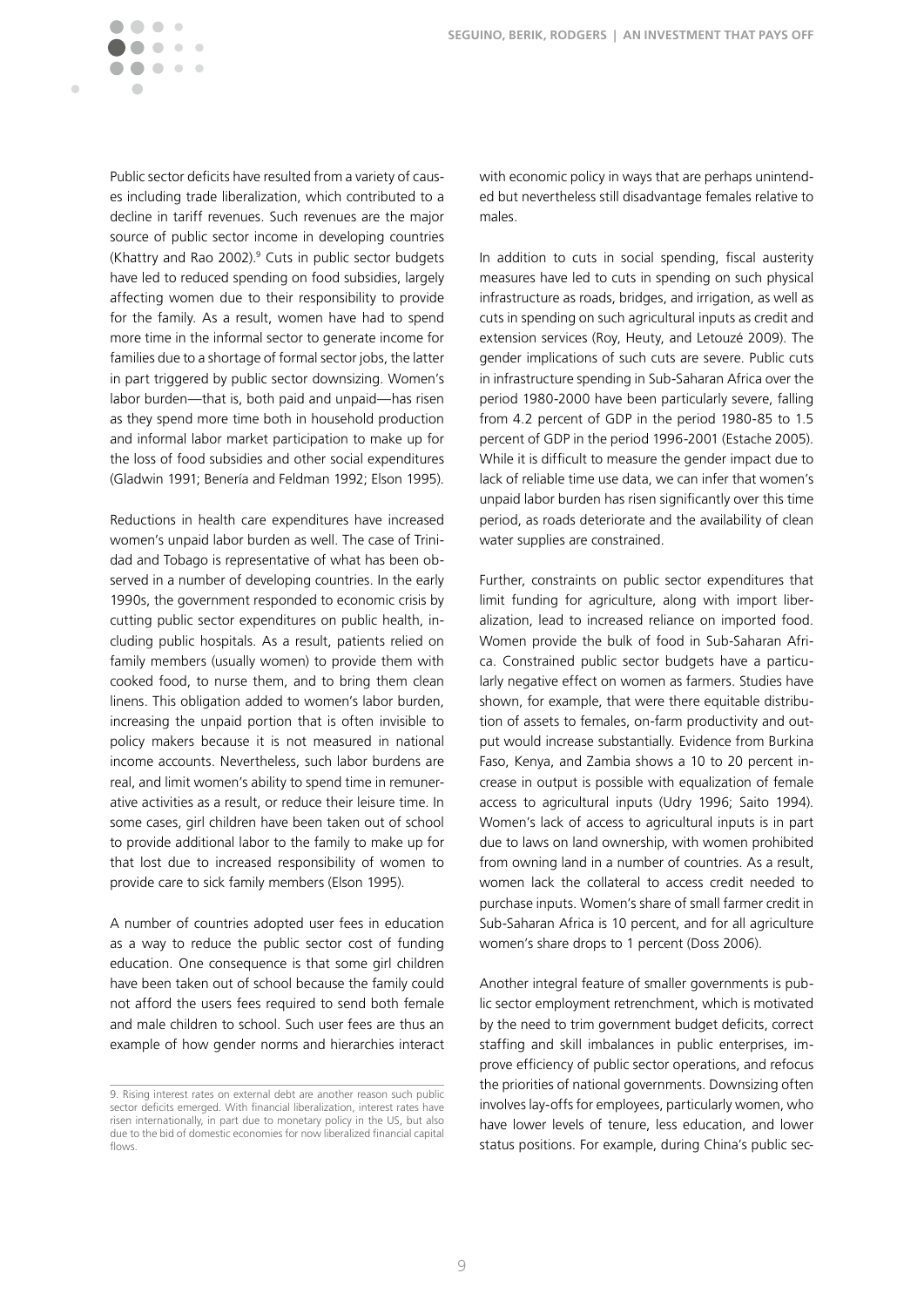tor retrenchment in the late 1990s, women experienced disproportionate job losses primarily due to women's concentration in less-skilled jobs, which also constrained women's post-lay off job prospects (Liu 2007). Not only did women lack the skills for the newly emerging jobs but also they did not have the connections to betterplaced employees, who could offer helpful contacts in their job search. Furthermore, when women generate monetary incomes in the paid labor market, their earnings contribute to the household's purchasing power and potentially to a lessening in overall income inequality if their spouses are in low-paid jobs. Ding, Dong, and Li (2009) explored this argument in the context of how changes in the employment and earnings of married women in China affected overall income inequality from 1988 to 2002, a period of profound economic reforms and substantial public sector retrenchment. They found that the disproportionate job losses of women during the retrenchment contributed to rising overall inequality in urban China, which worked against the otherwise equalizing effect that their earnings would have had on inequality. These results provide valuable new evidence that a market-oriented reform strategy to reduce the size of government can contribute to greater gender disparity in employment rates. This distorts the otherwise equalizing effect of women's labor force participation and worsens overall income inequality.

 $\bigcirc$  $\mathcal{C}$  $\sim$  $\blacksquare$  $\bullet\quad \bullet\quad \bullet$ 

Ċ

# Financial Liberalization

A stated goal of financial liberalization is to free up capital in order to find its best use, as evidenced by high rates of return. Auxiliary effects of financial liberalization, however, are substantial and negative, in particular as regards women's relative well-being. Increases in macroeconomic volatility have become a hallmark of this period of financial liberalization, appearing in dramatic form in the Asian financial crisis and then in subsequent crises in Turkey, Russia, and Latin America. The global financial crisis of 2008 has also underscored the devastating effects of having weak regulations over the financial sector. Such volatility and uncertainty, accompanied by economic downturns, redounds heavily on women. In some cases, the resulting recessions have led to higher female than male job loss, with the reemergence of gender norms that define men as the most deserving of existing jobs (Singh and Zammit 2002). Joseph Lim's

examination of the gender aspects of the East Asian financial crisis in the Philippines shows, in contrast, that the crisis resulted in a larger increase in men's unemployment compared to women (Lim 2000). The gender-segregated employment pattern—men's concentration in tradable and industrial sectors and women's concentration in services and sales—underpinned this outcome. Lim also found that the crisis precipitated a greater increase in both women's labor force participation and the working hours of employed women compared to men. Further, during times of economic crisis, families resort to use of savings or sale of assets to weather the economic storms. But women, who are poorer than men and have less control or ownership of assets, are in a weaker position to reduce economic vulnerability at such times (Moser 1998; Aslanbeigui and Summerfield 2001).

A particularly important feature of the era of liberalized finance is that wealth holders are now able to roam the globe in search of the highest rate of return. Countries therefore end up in a bidding war—by raising interest rates and lowering taxes—to attract much needed foreign capital. Apart from the negative effect on government budgets of tax exemptions, the tendency for interest rates to rise is particularly damaging, especially when coupled with monetary policy aimed at keeping inflation low. The low inflation strategy adopted by central banks in many developing countries is seen as a means to entice foreign capital since asset holders care about the real rate of return on investment—that is, the nominal interest rate minus the rate of inflation. Inflation targeting then is seen as an additional mechanism to attract foreign capital. Recent research suggests that inflation targeting, or more generally, disinflationary policy, has differential negative effects on women (Braunstein and Heintz 2008) as well as subaltern ethnic groups (Thorbecke 1999; Carpenter and Rodgers 2004; Rodgers 2008).

The argument that vulnerable and less powerful groups in developing countries bear a disproportionate burden of economic contraction does not necessarily hold in all countries. Takhtamanova and Sierminska (2009), for example, do not find evidence of a statistically negative gendered effect of disinflationary monetary policy on employment in OECD countries, albeit there is strong evidence of employment declines. This interesting finding underscores a theme that is emerging in the feminist literature—that the relationship between gender and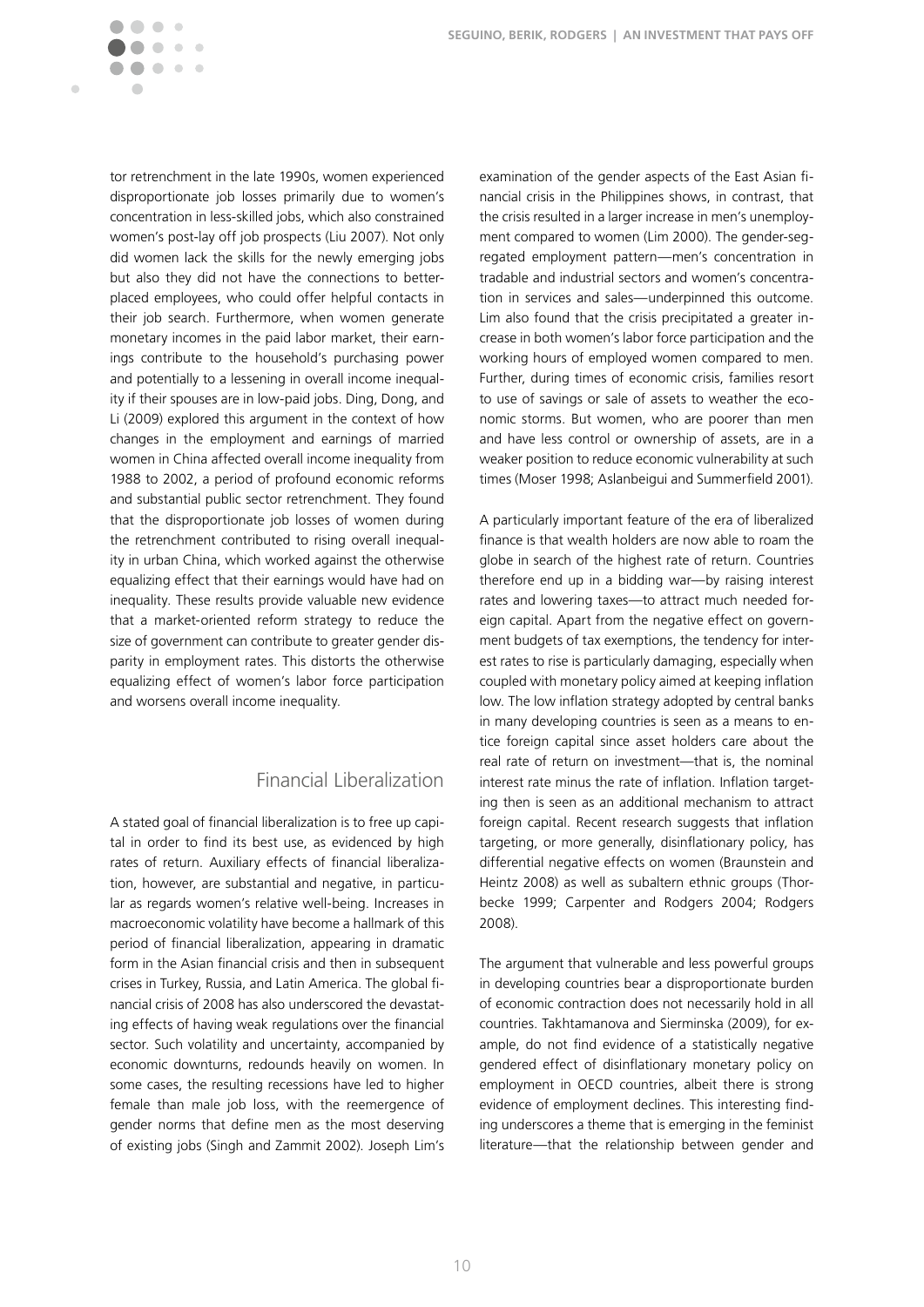macroeconomic outcomes depends on a variety of mediating institutions and conditions. The particular type of job segregation by gender, the type of social safety net, the structure of the economy, as well as other institutions such as labor unions can mediate this relationship, suggesting there is no one size fits all two-way relationship between gender and macroeconomic policies or outcomes.

 $\bigcirc$ 

Ċ

 $\bullet$  $\mathbf{A}$  and  $\mathbf{A}$ 

The recent global financial crisis has underscored the need for fiscal stimulus packages to boost demand. However, a growing set of studies in feminist economics suggests that stimulus packages are not gender neutral and can indeed have impacts that favor men depending on men's and women's location in the economy. An example is the case of Kenya, whose informal economy is a vitally important structure that permeates the various links between gender and the macroeconomy. Because women are overrepresented in informal work, macroeconomic reforms to boost aggregate demand can lead to employment gains that disproportionately favor men. A multiplier analysis in Wanjala and Were (2009) for Kenya examines how domestic investment strategies targeting sectors with high linkages affect employment and pay. The authors show that women workers in Kenya benefit relatively less from new domestic investment in manufacturing since they predominantly work in sectors where the stimulus package creates low-paid, unskilled jobs. Hence financing for development by promoting domestic investment must support women's skills acquisition, primarily through higher education and training opportunities, so that they have improved access to formal and skilled jobs.

## Alternatives to promote a win-win outcome

Feminist scholars have advanced a variety of policy solutions to the problem of ongoing gender inequality in a neoliberal environment. Such solutions can have the subsidiary positive effect of stimulating investments in children and raising economy-wide productivity. The growth that ensues from such investments generates the resources for states to further invest in development, hence the linkage between gender equality and resource mobilization to finance development. Here we focus on three innovative areas for gender-equitable reforms that could be integrated in a reconceived macroeconomic framework to promote gender equality along with economic growth.

The first area we highlight uses positive incentives through international trade to improve the wage levels and work conditions of the jobs that women do have. This approach is likely to be gender equalizing and growth enhancing insofar as more income and better work conditions generate greater income for women. These outcomes for women in turn improve children's well-being, and stimulate long-run productivity growth and output. It is important to reform international trade rules and create strong and enforceable labor standards via trade incentives that first and foremost reward promotion of good working conditions. Such a strategy also includes policies that provide disincentives for companies that seek to close plants when workers seek to improve working conditions. One example of how a trade incentive program can effectively improve working conditions is the case of *Better Factories Cambodia*, a program that grew out of the trade agreement negotiated between the Cambodian and United States governments in 1999. In this agreement, Cambodia agreed to allow the International Labour Organization (ILO) to inspect its factories to ascertain whether decent work conditions prevailed. Names of those firms that violated the agreed-upon labor standards were posted online, providing buyers with the information needed to make choices about which goods to purchase, not only based on price but also on working conditions. Prior to the elimination of the Multi-Fiber Agreement, the United States would increase its quota allocation of garments in exchange for reports showing better working conditions in Cambodian factories. Evidence based on factory inspection reports in Berik and Rodgers (2009) indicates that the *Better Factories Cambodia* program has achieved modest improvements in working conditions in the garment sector.

There is scope for improving this approach—for example, by increasing transparency through the disclosure of the identities of buyers and of the factories that source them, thus reducing free rider problems of firms that do not comply. Other improvements include tracking more closely factory adherence to laws regarding freedom of association, collective bargaining, and nondiscrimination. Nonetheless, the program constitutes an important step toward pushing firms to adopt fairer labor practices that are disciplined by trade incentives. If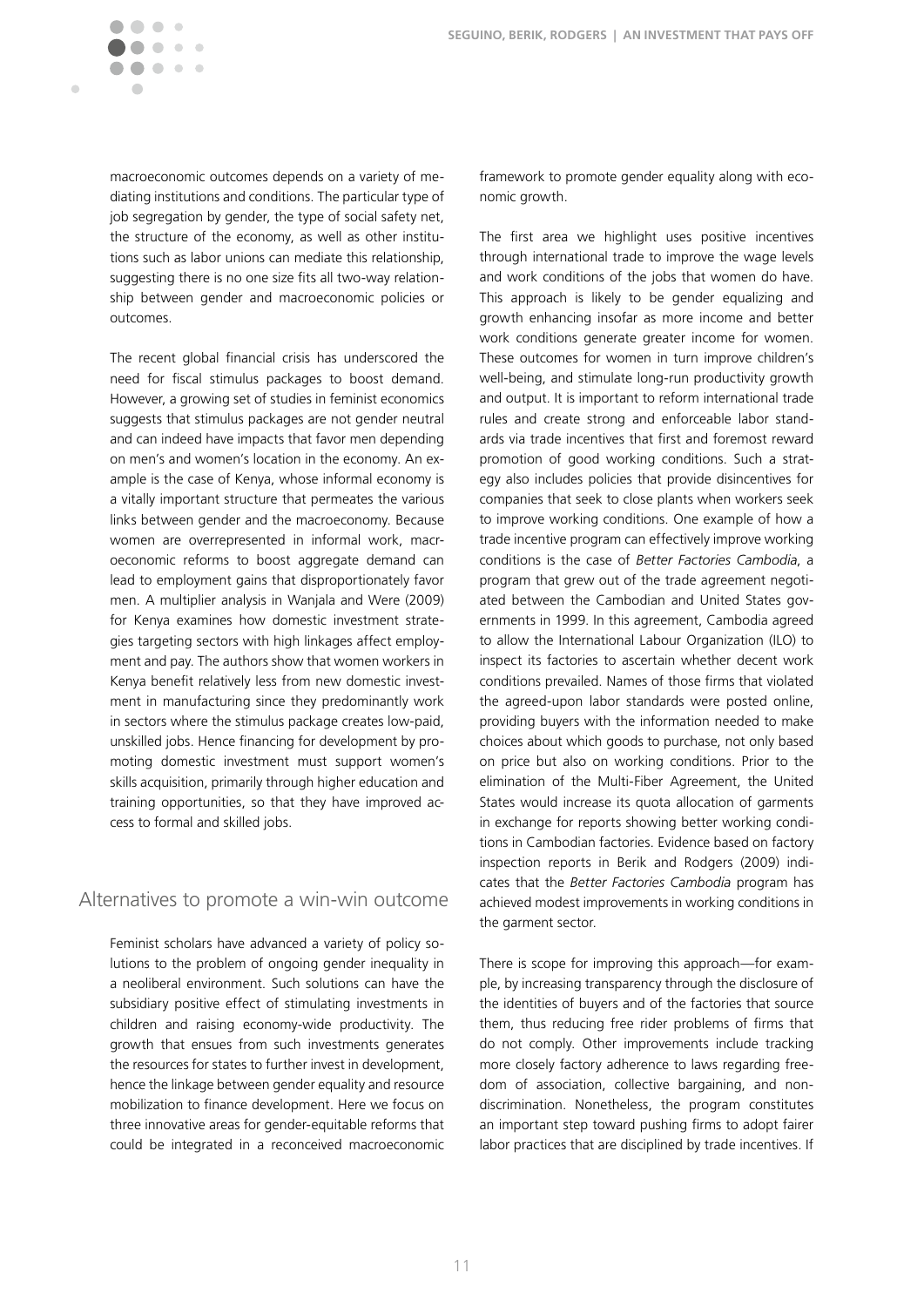effective in raising wage rates, this type of program can be instrumental in moving the manufacturing sector toward a higher productivity path based on upgrading and diversification of export production. The effectiveness of such programs in improving wage levels and raising the global floor in wage rates require their simultaneous implementation in the poorest exporting countries. Otherwise the incentives are high for buyers to move to the next poorest country that has not implemented this type of program. Thus, tackling the footloose nature of capital that comes with trade and investment liberalization provides an important ingredient in the sustainability and long-run success of a trade-incentives approach to improving working conditions. In addition, any strategy for improvement of labor standards necessitates complementary domestic policies that strengthen both labor- and non-labor aspects of export competitiveness. Non-labor components of costs and supply bottlenecks have often hampered competitiveness and created non-negotiable costs, making labor costs the only true variable cost. For example, investment climate data for Cambodia and Bangladesh show fairly clearly the need to fight corruption, which would serve not only macroeconomic objectives but also help to improve the enforcement of labor standards.

 $\bigcirc$  $\begin{array}{c} \begin{array}{c} \begin{array}{c} \end{array} \end{array} \end{array}$  $\bullet$   $\bullet$  $\bullet\bullet\bullet$ 

Ċ

The second important area for gender-equitable policy that we highlight entails public sector investment. Investments targeted at women in the form of infrastructure expenditures (roads, clean water) reduce women's unpaid labor burdens, yielding more time to work at remunerative activities. Such investments have gained in importance as climate change and environmental degradation have forced women to adapt by spending more time on activities such as collecting water and wood fuel. Public sector investments in piped water, transportation, and electricity have direct effects of women's spending patterns on their children, and indirect effects as well, as women's bargaining power at the level of the household improves with beneficial effects on children's nutrition and educational status and women's greater control over their fertility.

Further, research shows that increased access to credit directed toward women (and facilitated by enforcement of existing legislation that permits women to own) can have important effects on food production in Sub-Saharan Africa, for example. A benefit of this, in addition to direct benefits to the family, is that reliance on food im-

ports would diminish, conserving much-needed foreign exchange to purchase technology-intensive imports that can raise productivity and incomes. As Jeanne Koopman (2009) argues, however, without tackling import liberalization, women farmers will not be able to compete with imported food in local markets even when they hold land titles or have access to credit.

Although fiscal austerity has made this option more difficult, use of public sector spending to equalize access to credit and agricultural inputs could have a profound positive effect on women's well-being, on children's wellbeing, and on overall agricultural output. One channel through which access to credit can achieve this goal is through increasing women's opportunities for self-employment. Self-employment constitutes an important source of productive work for women and men around the world. While some individuals start their own businesses as a means toward greater flexibility in generating income and new opportunities for innovation, others resort to self-employment in microenterprises as a coping strategy in the face of scarce employment opportunities. Especially in developing countries where the very poor are more constrained in their economic choices by the market environment, lack of infrastructure, and insufficient sources of affordable credit, smallscale entrepreneurship serves as one of the primary vehicles for income generation (Banerjee and Duflo 2007). In addition, women use self-employment as a means of combining employment with childcare responsibilities. A growing literature indicates that greater access to credit increases the likelihood of self-employment. Since selfemployed households tend to be less poor, if greater access to finances increased self-employment probabilities, then this is one possible channel through which public sector spending on credit access can reduce poverty and improve well-being.

India's rural-sector banking reform constitutes an example of a reform that worked to increase access to credit. This state-led expansion of the banking sector, which began with the nationalization of banks in 1969, focused primarily on opening new bank branches in previously unbanked rural locations. Burgess and Pande (2005) demonstrate that this strategy led to a statistically significant reduction in poverty in rural India while Menon and Rodgers (2009b) show that it led to an increase in women's likelihood of engaging in self-employment.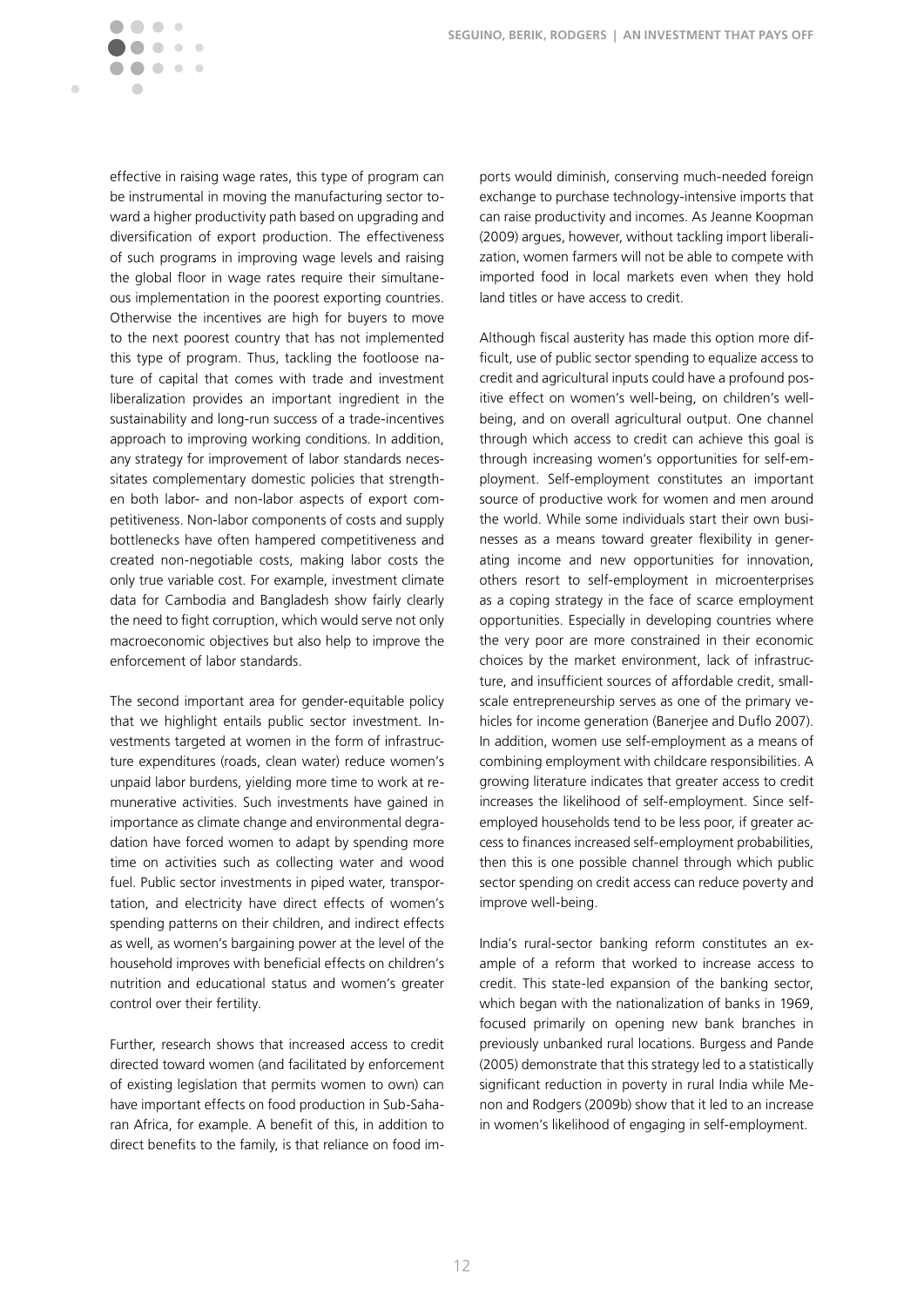Menon and Rodgers (2009b) found pronounced differences between men and women in the responsiveness of self-employment probabilities to credit: formal bank loans and loans targeted for production purposes have a substantially stronger positive impact on women's likelihood of being self-employed as own-account workers compared to men. Furthermore, whereas such loans significantly reduce the probability of men's self-employment as unpaid family workers, they have little effect on women's work under this category. Such benefits to women from formal banking could be explained by the fact that since they have restricted access to formal employment as compared to men, the availability of loans has made it attractive for them to start a home-based enterprise.10 Hence, at the grass-roots level, the greater outreach in rural finance afforded by India's rural banking reform benefitted women by increasing their probability of engaging in gainful self-employment beyond unpaid family work. That said, the solution to poverty reduction cannot be solely based on a strategy of generating microentrepreneurs as the ongoing popularity and proliferation of microcredit programs suggests. Such a strategy overlooks the bearing of risk by the poor, the saturation of domestic markets with microenterpreneurs, and the small loan traps that prevent women microenterpreneurs from raising their income levels beyond the poverty level.

 $\bigcirc$  $\begin{array}{c} \begin{array}{c} \begin{array}{c} \end{array} \end{array} \end{array}$  $\bullet$ 

 $\bullet\bullet\bullet$ 

 $\sqrt{2}$  $\sqrt{2}$ 

Ċ

The third area for intervention to promote gender equity highlighted in this paper is in public sector spending on human well-being. A top priority is increased funding to stop the spread of HIV/AIDS and to make treatment cheaper and more accessible for all those who are infected. The spread of HIV/AIDS has presented women with extraordinary challenges and undue hardship. Not only have women seen a dramatic increase in their risk of infection, they have also experienced more difficulty than men in seeking treatment, and they have had to meet greater demands on their time in caring for the sick.<sup>11</sup> The gender discrimination and social structures that inhibit gender equality and women's rights have served as strong determining factors in the feminization of HIV/AIDS in developing regions. For example, India's macroeconomic policy reforms during the 1990s made women more susceptible to HIV/AIDS infection (Upadhyay 2000). Because the reforms cut agricultural subsidies, women shifted to jobs in the urban, informal sector, including sex work, which increased their risk of becoming infected with HIV. Decision-making power for women is closely related to their access to schooling and remunerative employment, their relations with their partners, and their reproductive rights. Understanding women's empowerment can shed new light on the particularly rapid spread of HIV/AIDS among women, since their ability to practice safe sex and seek treatment depends on their bargaining power.

Gender-aware spending programs are starting to gain prominence in policymaking efforts and in scholarly discourse. A good example is *Oportunidades* in Mexico (previously known as *Progresa* in Mexico and established as *Bolsa Familia* in Brazil). This program, recognizing that women tend to spend more of their income of families than men, offers conditional cash transfers to women. Two conditions must be met to qualify for these transfers: 1) children must be in school, and 2) children must be immunized and brought in for regular health checkups. These programs have been successful in improving children's and women's well-being and show that small budgets can go a long way if they are targeted. However, the program's benefits are confined to families with children and those who are not so poor as to be able to afford to take away time from earning incomes in order to fulfill the conditions of the program (Latapí and Gonzales de la Rocha 2009).

Furthermore, such programs are only as good as the country's health and education system, once again raising the importance of situating them within an enabling macroeconomic policy framework. Making sure children are in school when the resources available to teach children is inadequate, or immunization when countries are plagued by other public health problems that threaten children's health reduce the effectiveness of these programs. Sufficient funding for education and health care is therefore necessary if programs such as *Oportunidades* are to achieve their long-term goal of breaking the cycle of poverty. Funding requirements include increases in public spending in excess of what has been permitted by the international financial institutions. A new approach to fiscal budgeting is sorely needed—an approach that is not short-term, but rather, recognizes

<sup>10.</sup> This potential explanation is supported with evidence in Pitt and Khandker (2002) for Bangladesh, which cites women's small amount of time spent in paid market work relative to women's time spent in all types of work as the main reason why their labor supply responsiveness to credit does not vary much by seasons, in contrast to that of men.

<sup>11.</sup> See the October 2008 special issue of Feminist Economics on AIDS, sexuality, and economic development on these issues.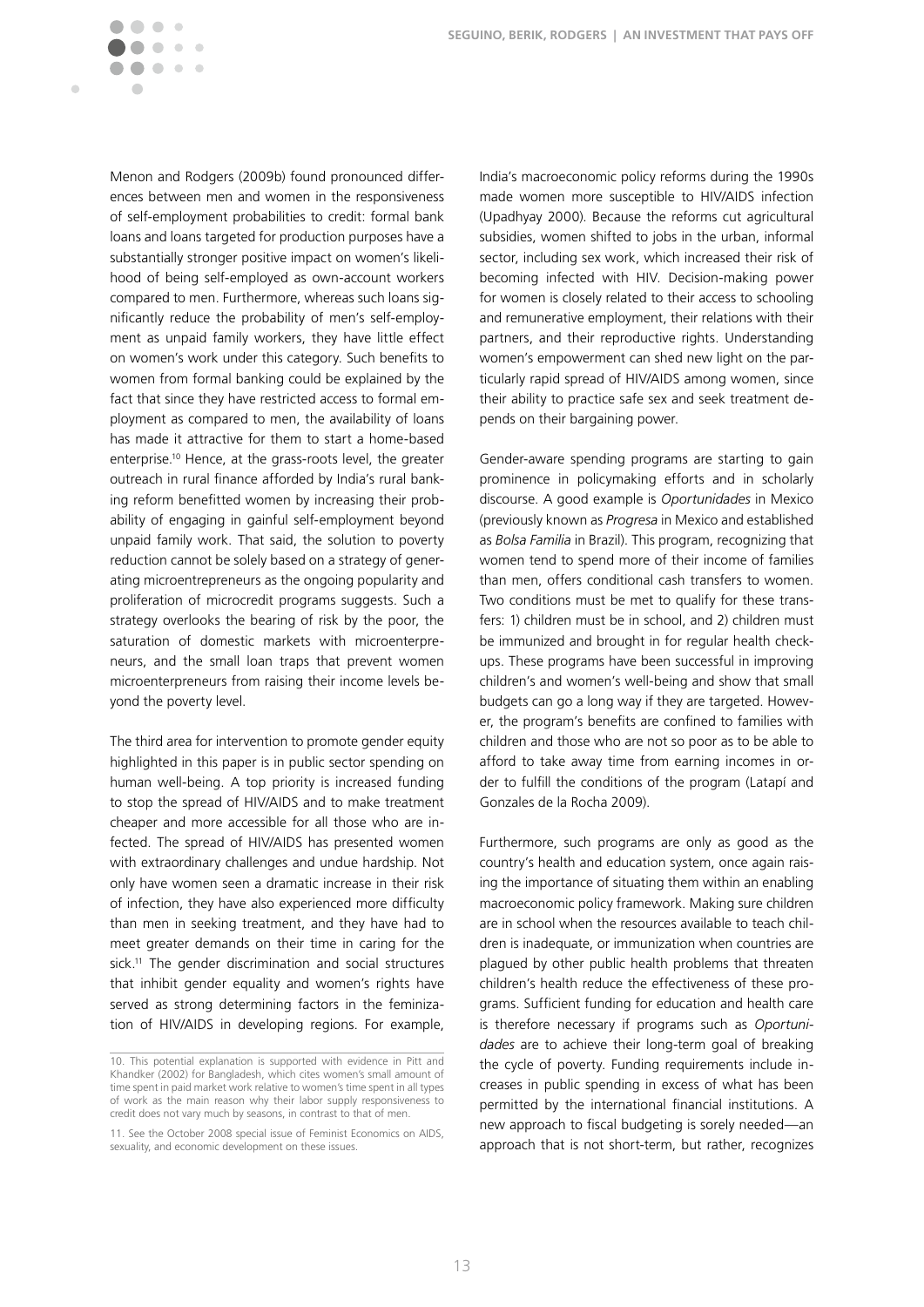that investments in health and education are long-term investments. It makes good economic sense to spend for such types of expenditures, even if it means creating or building a deficit. This argument implies that a balanced budget or a budget surplus model for the public sector budget is not realistic, or even effective. Because returns from human investments are realized over the long-run, to have a requirement that public sector budgets be balanced in the short-run is counter to the goal of sound investment, and in particular, the goal of gender equity.

 $\bigcirc$  $\mathfrak{g}$  $\overline{\phantom{a}}$  $\bullet\quad \bullet\quad \bullet$ 

Ċ

Another ingredient that would enhance the effectiveness of conditional cash transfer programs is macroeconomic policies that boost demand and generate employment. The children who stay in school and are in good health will need jobs when they enter the labor force. This suggests that the government has an important developmental role to play—that is, in developing industrial policy for both manufacturing and agricultural sectors. Identifying key sectors for development, targeting credit to firms in those sectors, and socializing some of the risk of large investment projects are useful tools of industrial policy. The goal of such strategies is to: 1) help domestic entrepreneurs move up the industrial ladder to the production of skill- and capital-intensive goods, thereby increasing the number of well-paying jobs in the economy, and 2) provide or coordinate the necessary research to improve crop yields and to develop systems to ensure that small scale farmers have access to adequate inputs to raise their productivity and output. Examples of countries that have successfully used industrial policy include South Korea (Amsden 1989), and more recently, China, which has assisted domestic producers acquire the financial resources and technology necessary to move into IT and software production.

It is important to mobilize domestic and donor resources for investment in human well-being. Detailed cost calculations in Grown *et al.* (2006) estimate the cost of interventions specific to the third Millennium Development Goal (MDG3) and additional gender-mainstreaming interventions in low-income countries to be \$47 billion per year, with an expenditure stream extending for five years. Such investments promote equity, raise productivity and improve long-run growth and well-being. Higher incomes generated as a result of such investments can then be used to pay down the accumulated debt used to fund such expenditures. Financing gender equality is thus a means to generate financing for overall development.

Feminist economists have advanced several innovative proposals to fund development initiatives; these proposals could readily be applied to the goal of financing gender equality, particularly given the societal payback of such investments. Kabeer (2004) notes that at the end of the 1970s, the Brandt Commission proposed that in place of foreign aid with its concomitant debilitating conditionalities, a global tax linked to a country's per capita GDP could be enacted to generate revenue for a global social fund. While that idea fell by the wayside due to fallout from the international debt crisis of the 1980s, since that time, proponents have advanced the idea of a global currency transactions tax (CTT), such as a Tobin tax, on cross-border financial transactions. Such a tax would be beneficial because it is progressive and it deters otherwise socially costly speculative financial activity. A global CTT could serve as a useful source of revenue to target gender equalizing expenditures, with proposals for CTT rates varying from 0.005 per cent to 0.25 per cent that could generate between \$35 to \$300 billion in revenues a year, arguably enough to finance MDG3 (Seguino 2009).

## Conclusions

The mobilization of resources to fund development is key to raising living standards globally. Moreover, guidance on how to invest those resources is offered by research on the role of gender in stimulating growth and development. The promotion of gender equality is not only constitutive of development, but also is instrumental for setting in motion virtuous cycles of development. Economic research also shows that investments in gender equality can stimulate economic growth, thus expanding the resource pool to fund continued development and growth.

Our discussion of the detrimental well-being effects of trade and investment liberalization, restrictive fiscal policy, and financial liberalization laid the groundwork for consideration of alternative set of macroeconomic policies. The innovative gender-aware or gender equality promoting programs that we evaluate in this review further underscore the need to situate such programs within an alternative macroeconomic framework. The promotion of gender equality as a first step in mobilizing ever-greater resources for financing development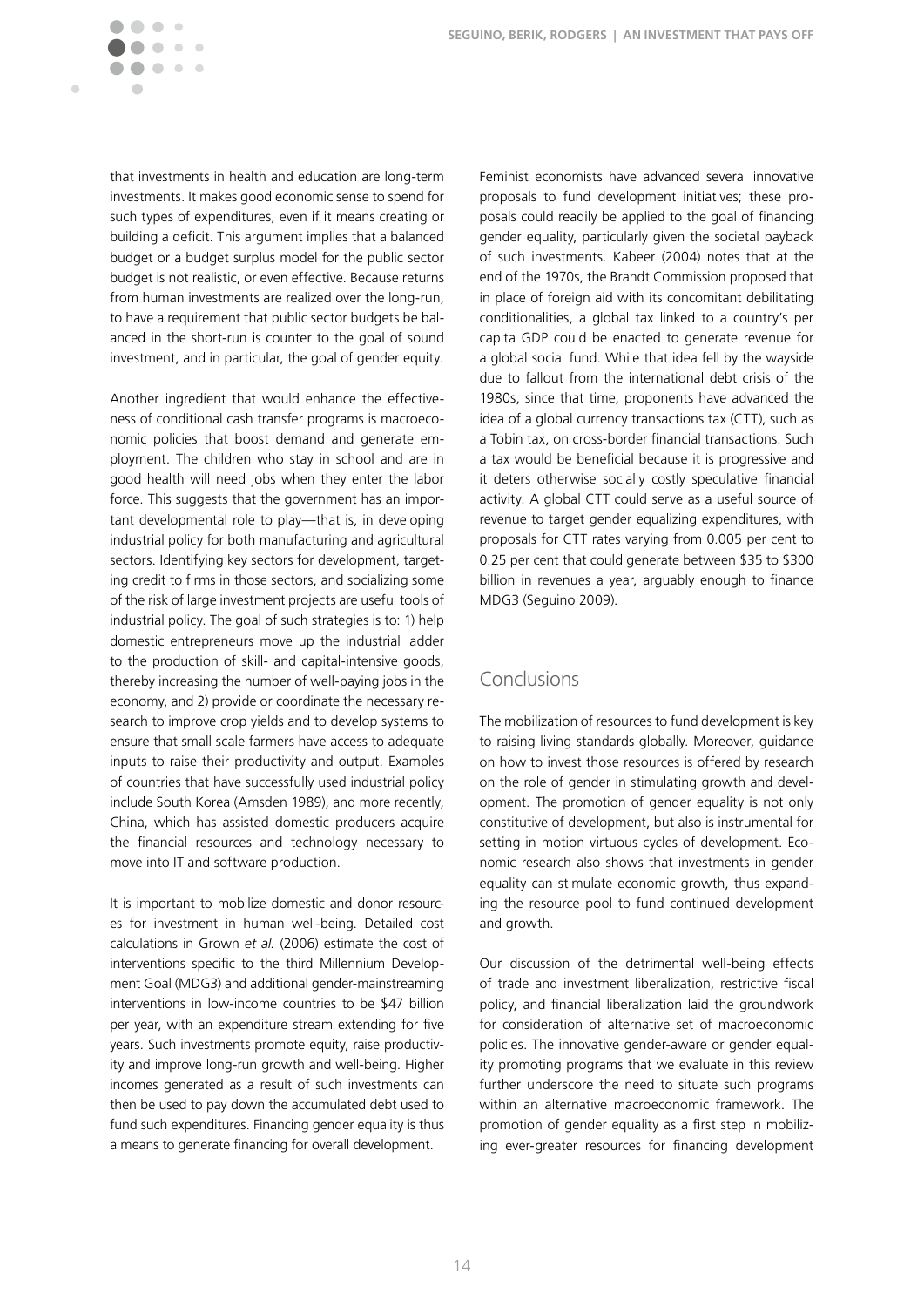

requires a macroeconomic environment in which equity is compatible with economic growth. This requires that trade and investment rules, as well as regulation of finance be subordinated to the broader goals of gender and racial/ethnic equality, job creation, and economic security. These broader goals require a role for the state to manage trade, regulate capital flows, and act as a visionary in providing incentives for firms to base their accumulation of profits on innovation and entrepreneurial ingenuity, not on the underpayment of workers.

Industrial and agricultural policies are crucial for making growth not only equitable across households and classes (Reinert 2007), but also equitable by gender. Countryspecific industrial policies will differ depending on the structure of the economy, the nature of gender employment segregation, and skill levels and differences. The basic goal of a gender sensitive industrial policy would be to provide a set of economic incentives and regulations that: 1) stimulate productivity growth in female-dominated industries; 2) promote strategic industries (such as more skill- and capital-intensive industries as well as laborintensive industries in niche markets where quality matters) that can afford to pay high wages to workers; and 3) allow pursuit of full employment through demand-side management policies (Seguino and Grown 2006).

An enabling macroeconomic environment might require restrictions on physical capital mobility in a way that constrains firms to upgrade rather than run from higher wages.12 A non-exhaustive list of corollary policies include state-level investments in education and health that are gender-enabling, expenditures that permit women and men to combine paid and unpaid work, capital controls, and gender-sensitive monetary policy.

Similarly, comprehensive agricultural policies that target credit and technological inputs to women farmers are essential to promoting gender equality in agricultural economies. Raising women's share of inputs and access to finance through such a strategy can raise agricultural productivity, thereby increasing food output and reducing the demand for food imports. This strategy promises to have beneficial effects not only on gender equality but also on the balance of payments constraint (Seguino 2009a).

Future research by feminist economists can fruitfully focus on development of additional proposals that will promote gender equality and growth, with such proposals supported by simulations and estimations to provide persuasive evidence of their efficaciousness. This area of work has only begun, and we hope this paper stimulates authors to make further advances so that governments will have viable strategies and associated cost-benefit analyses to guide their actions.

<sup>12.</sup> For a discussion of policies to make foreign direct investment work for gender equality, see Braunstein (2008).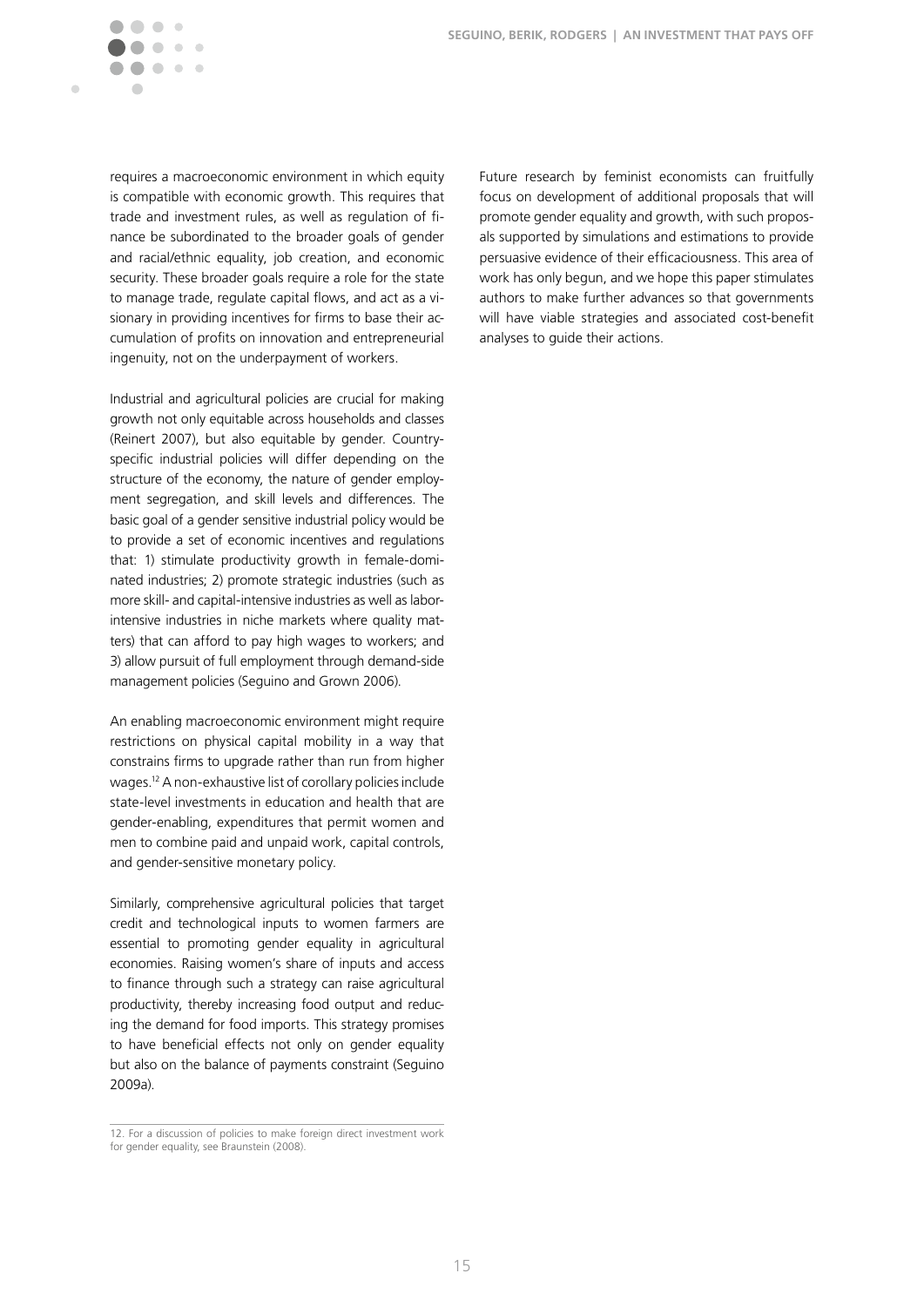

Ċ

**References**

Adhikari, Ratnakar and Yumiko Yamamoto. 2006. Sewing Thoughts: How to Realise Human Development Gains in the Post-Quota World. Tracking Report, Asia Pacific Trading Initiative, UNDP Regional Centre in Colombo.

Amsden, Alice. 1989. Asia's Next Giant: South Korea and Late Industrialization. New York: Oxford University Press.

Aslanbeigui, Nahid, and Gale Summerfield. 2001. »Risk, gender, and development in the 21st century.« International Journal of Politics, Culture, and Society 15(1): 7-26.

Assad, Raggui. 2005. »Informalization and defeminization: Explaining the unusual pattern in Egypt,« in Neema Kudva and Lourdes Benería (eds), Rethinking Informalization. Cornell University's Open Access Repository: 86-102.

Balakrishnan, Radhika (ed). 2001. The Hidden Assembly Line: Gender Dynamics in Subcontracted Work in a Global Economy. Bloomfield, CT: Kumarian Press.

Banerjee, Abhijit and Esther Duflo. 2007. »The economic lives of the poor.« Journal of Economic Perspectives 21(1): 141-167.

Barrientos, Stephanie, Anna Bee, Ann Matear, Isabel Vogel and Cristobal Kay. 1999. Women and Agribusiness: Working Miracles in the Chilean Fruit Export Sector. London: Palgrave MacMillan.

Behrman, Jere and Zheng Zhang. 1995. »Gender issues and employment in Asia.« Asian Development Review 13(2): 1-49.

Benería, Lourdes. 2007. »Gender and the social construction of markets,« in Irene van Staveren, Diane Elson, Caren Grown, and Nilüfer Ça atay (eds), Feminist Economics of Trade. London: Routledge, pp. 13-32.

Benería, Lourdes and Shelley Feldman (eds). 1992. Unequal Burden: Economic Crises, Persistent Poverty, and Women's Work. Boulder, CO: Westview.

Berik, Günseli. 2000. »Mature export-led growth and gender wage inequality in Taiwan.« Feminist Economics 6(3): 1-26.

Berik, Günseli and Yana Rodgers. 2010. »Options for enforcing labor standards: Lessons from Bangladesh and Cambodia.« Journal of International Development 22(1): 56-85.

Berik, Günseli, Yana Rodgers, and Joseph Zveglich. 2004. »International trade and gender wage discrimination: Evidence from East Asia.« Review of Development Economics 8(2): 237-254.

Birdsall, Nancy and Jere Behrman. 1991. »Why do males earn more than females in urban Brazil? Earnings discrimination or job discrimination,« in Nancy Birdsall and Richard Sabot (eds), Unfair Advantage: Labor Markets Discrimination in Developing Countries. Washington, D.C.: World Bank, pp. 147-169.

Blackden, Mark, Sudharshan Canagarajah, Stephan Klasen and David Lawson. 2007. »Gender and growth in Sub-Saharan Africa: Issues and evidence,« in George Mavrotas and Anthony Shorrocks (eds), Advancing Development: Core Themes in Global Economics. London: Palgrave Macmillan, pp. 349-370.

Blecker, Robert and Stephanie Seguino. 2002. »Macroeconomic effects of reducing gender wage inequality in an exportoriented, semi-industrialized economy.« Review of Development Economics 6(1): 103-119.

Blumberg, Rae Lesser. 1988. »Income under female vs. male control: Hypotheses from a theory and data from the third world.« Journal of Family Issues 9(1): 51-84.

Boschini, Anne. 2003. »The impact of gender stereotypes on economic growth.« Department of Economics, University of Stockholm, mimeo.

Bronfenbrenner, Kate. 2000. Uneasy Terrain: The Impact of Capital Mobility on Workers, Wages, and Union Organizing. U.S Trade Deficit Review Commission.

Braunstein, Elissa. 2000. »Engendering foreign direct investment: Household structures, labor markets, and the international mobility of capital.« World Development 28(7): 1157-1172.

\_\_\_\_\_. 2008. »Making policy work for women: Gender, foreign direct investment and development,« in Günseli Berik, Yana Rodgers, and Ann Zammit (eds), Social Justice and Gender Equality: Rethinking Development Strategies and Macroeconomic Policies. New York and London: Routledge, pp.71-97.

Braunstein, Elissa and James Heintz. 2008. »Gender bias and central bank policy: Employment and inflation reduction.« International Review of Applied Economics 22(2): 173-186.

Burgess, Robin, and Rohini Pande. 2005. »Do rural banks matter? Evidence from the Indian social banking experiment.« American Economic Review 95(3): 780-795.

Busse, Matthias and Christian Spielmann. 2006. »Gender inequality and trade.« Review of International Economics 14(3): 362-370.

Carmody, Padraig. 1998. »Neoclassical practice and the collapse of industry in Zimbabwe: The cases of textiles, clothing, and footwear.« Economic Geography 74(4): 319-343.

Carpenter, Seth and William Rodgers. 2004. »The disparate labor market impacts of monetary policy.« Journal of Policy Analysis and Management 23(4): 813-830.

Cavalcanti, Tiago and José Tavares. 2007. »The output cost of gender discrimination: A model-based macroeconomic estimate.« Universidade Nova de Lisboa and Center for Economic Policy Research. Mimeo.

Ding, Sai, Xiao-yuan Dong, and Shi Li. 2009. »Women's employment and family income inequality during China's economic transition.« Feminist Economics 15(3): 163-190.

Doraisami, Anita. 2008. »The gender implications of macroeconomic policy and performance in Malaysia,« in Günseli Berik, Yana Rodgers, and Ann Zammit (eds), Social Justice and Gender Equality: Rethinking Development Strategies and Macroeconomic Policies. New York and London: Routledge, pp. 187-212.

Doss, Cheryl. 2006. »The effects of intrahousehold property ownership on expenditure patterns in Ghana.« Journal of African Economies 15(1): 149-180.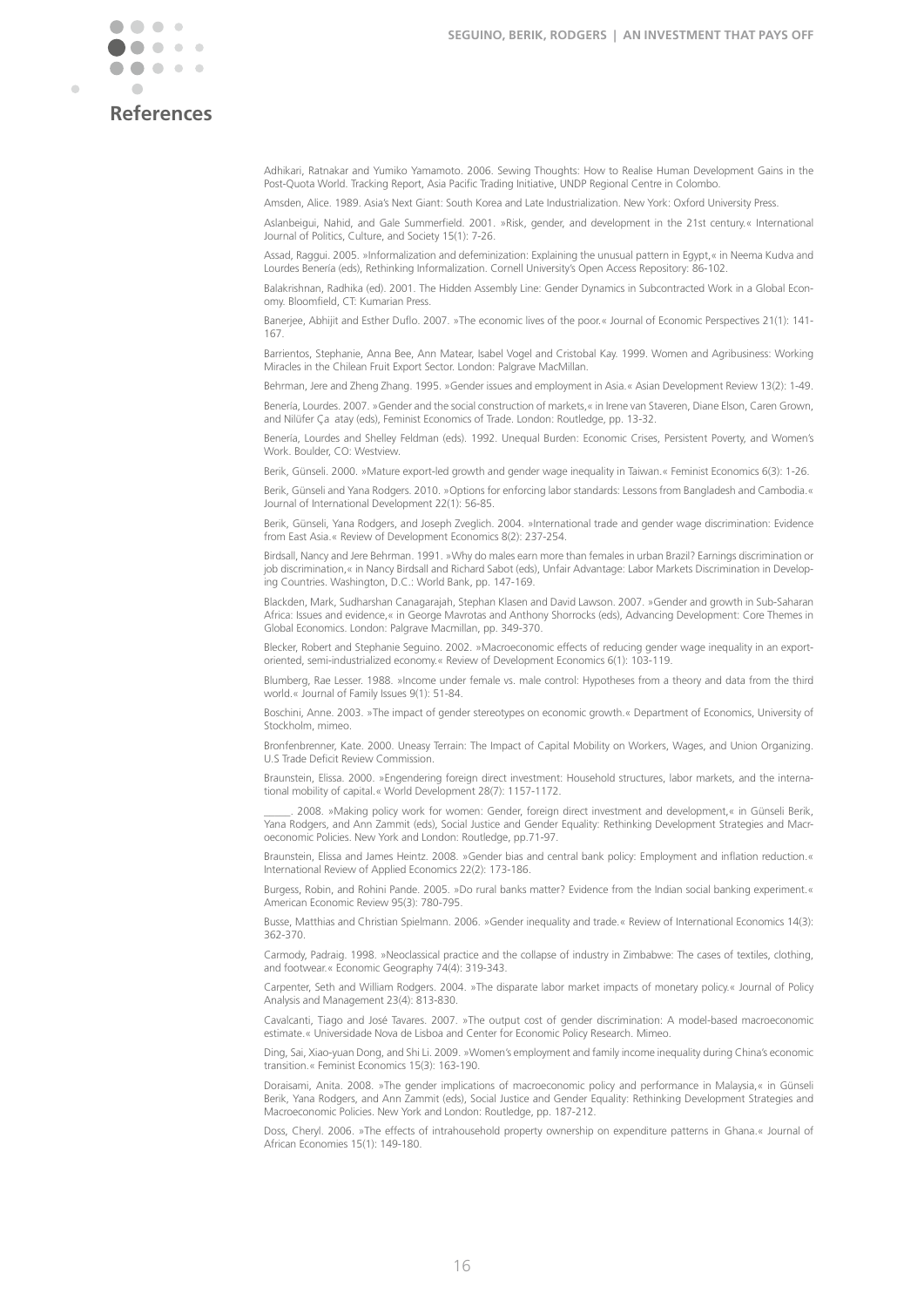Ċ

Elson, Diane. 1996. »Appraising recent developments in the world market for nimble fingers« in Amrita Chachhi and Renee Pittin (eds), Confronting State, Capital, and Patriarchy: Women Organizing in the Process of Industrialization. New York: St. Martin's Press, pp. 35-55.

Elson, Diane. 1995. »Male bias in macroeconomics: The case of structural adjustment,« in Diane Elson (ed), Male Bias in the Development Process. Second edition, Manchester: Manchester University Press, pp. 164-190.

Elson, Diane and Ruth Pearson. 1984. »The subordination of women and the internationalization of factory production,« in Kate Young, Carol Wolkowitz and Roslyn McCullagh (ed), Of Marriage and the Market: Women's Subordination Internationally and its Lessons. London: Routledge & Kegan Paul, pp. 18-40.

Emerging Textiles. 2007. U.S. Apparel Imports in 2006: Statistical Report, February 19, 2007. Available at http://www. emergingtextiles.com.

Estache, Antonio. 2005. What Do We Know About Sub-Saharan Africa's Infrastructure and the Impact of Its 1990s Reforms? The World Bank and ECARES, Université Libre de Bruxelles.

Esteve-Volart, Berta. 2009. »Gender discrimination and growth: Theory and evidence from India.« York University. Mimeo.

Floro, Maria, Nilufer Çagatay, John Willoughby, and Korkut Ertürk. 2004. »Gender issues and concerns in financing for development. United Nations International Research and Training Institute for the Advancement of Women, Occasional Paper No. 3

Fussell, Elizabeth. 2000. »Making labor more flexible: The recomposition of Tijuana's maquiladora female labor force.« Feminist Economics 6(3): 59-80.

Greenhalgh, Susan. 1985. »Sexual stratification: The other side of 'growth with equity' in East Asia.« Population and Development Review 11(2): 265-314.

Gladwin, Christina (ed). 1991. Structural Adjustment and African Women Farmers. Gainesville, FL: University of Florida Press.

Grown, Caren, Chandrika Bahadur, Jessie Handbury, and Diane Elson. 2006. »The financial requirements of achieving gender equality and women's empowerment.« World Bank. Working Paper.

Hill, M. Ann and Elizabeth King. 1995. »Women's education and economic well-being.« Feminist Economics 1(2): 21-46.

Hoddinott, John and Lawrence Haddad. 1995. »Does female income share influence household expenditure patterns: Evidence from Cote d'Ivoire?« Oxford Bulletin of Economics and Statistics 57(1): 77-96.

Horton, Susan (ed). 1996. Women and Industrialization in Asia. New York: Routledge.

Kabeer, Naila. 2004. »Globalization, labor standards, and women's rights: Dilemmas of collective (in)action in an interdependent world.« Feminist Economics 10(1): 3-35.

Karshenas, Massoud. 2001. »Economic liberalization, competitiveness, and women's employment in the Middle East and North Africa,« in Djavad Salehi-Ishfahani (ed), Labor and Human Capital in the Middle East. Reading, UK: Ithaca Press, pp. 147-192.

Khattry, Barsha and J. Mohan Rao. 2002. »Fiscal faux pas? An analysis of the revenue implications of trade liberalization.« World Development 30(8): 1431-1444.

Klasen, Stephan. 2002. »Low schooling for girls, slower growth for all? Cross-country evidence on the effect of gender inequality in education on economic development.« World Bank Economic Review 16(3): 345-373.

Klasen, Stephan and Francesca Lamanna. 2009. »The impact of gender inequality in education and employment on economic growth: New evidence for a panel of countries.« Feminist Economics 15(3): 91-132.

Knowles, Stephen, Paula Lorgelly, and P. Dorian Owen. 2002. »Are educational gender gaps a brake on economic development? Some cross-country empirical evidence.« Oxford Economic Papers 54(1): 118-149.

Koopman, Jeanne. 2009. »Globalization, gender, and the modernization of poverty in the Senegal River Valley.« Feminist Economics 15(3): 253-286.

Latapí, Augustin Escobar and Mercedes Gonzales de la Rocha. 2009. »Girls, mothers, and poverty reduction in Mexico: Evaluating Progresa – Oportunidades,« in Shahra Razavi (ed), The Gendered Impacts of Liberalization: Towards »Embedded Liberalism«?. London and New York: Routledge, pp. 267-289.

Lim, Joseph, 2000. »The effects of the East Asian crisis on the employment of women and men: The Philippines case.« World Development 28(7): 1285-1306.

Lim, Linda. 1990. »Women's work in export factories: The politics of a cause,« in Irene Tinker (ed), Persistent Inequalities: Women and World Development. New York: Oxford University Press, pp. 101-121.

Liu, Amy. 2002. »Gender wage gap in transition in Vietnam.« Asia Pacific School of Economics and Development, The Australian National University. International and Development Economics Working Paper 01-3.

Liu, Jieyu. 2007. »Gender dynamics and redundancy in urban China.« Feminist Economics 13(3/4): 125-158.

Maurer-Fazio, Margaret, Thomas G. Rawski, and Wei Zhang. 1999. »Inequality in the rewards for holding up half the sky: Gender wage gaps in China's urban labour market, 1988–1994.« China Journal 41: 55-88.

Menon, Nidhiya, and Yana Rodgers. 2009a. »International trade and the gender wage gap: New evidence from India's manufacturing sector.« World Development 37(5): 965-981.

\_\_\_\_\_. 2009b. »Self-employment in household enterprises and access to credit: Gender differences during India's rural banking reform.« International Policy Center Working Paper No. 86, Gerald R. Ford School of Public Policy, University of Michigan.

Milberg, William and Matthew Amengual. 2008. Economic Development and Working Conditions in Export Processing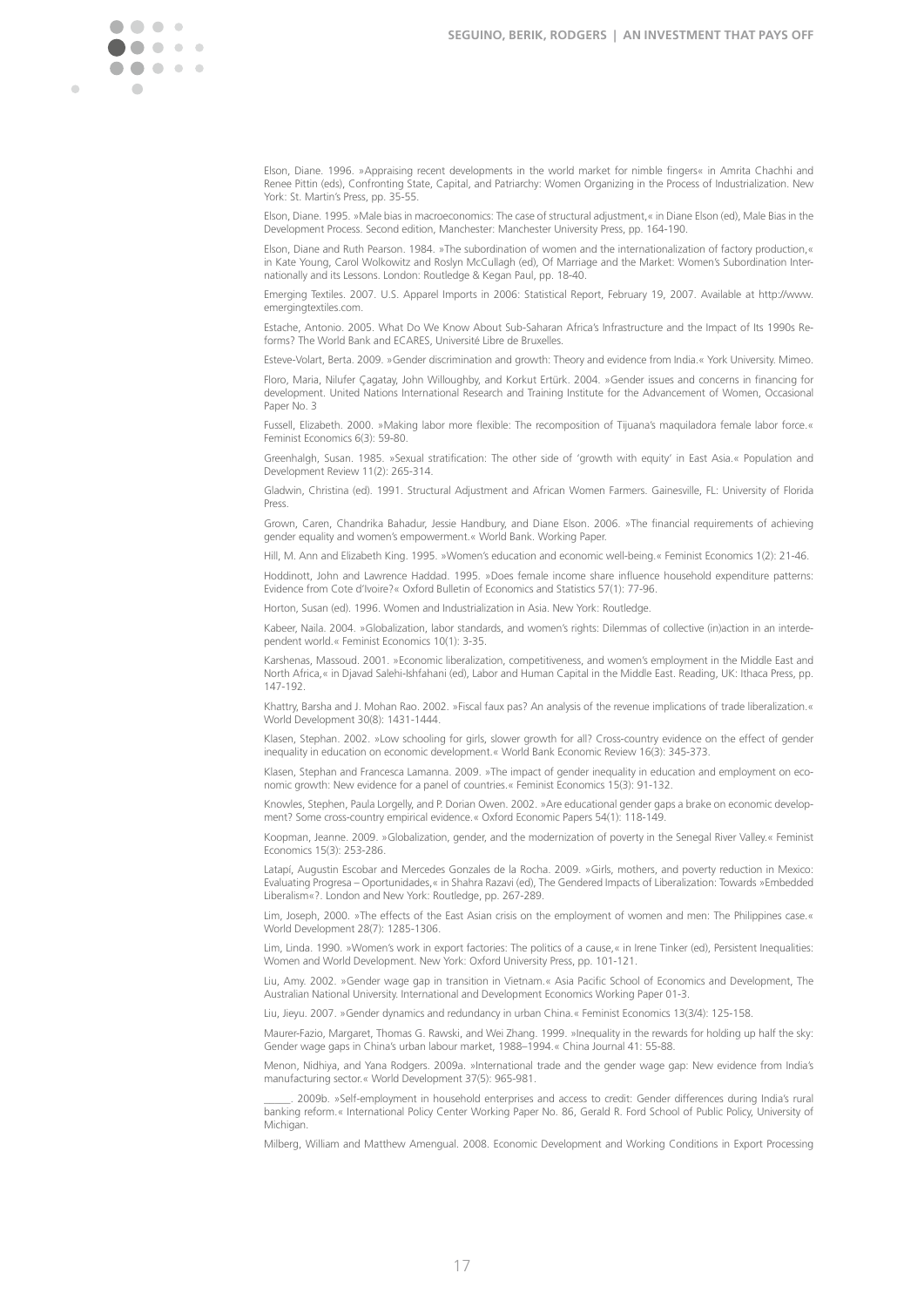Ċ

Zones: A Survey of Trends Geneva: International Labor Office.

Milberg, William and David Kucera. 2007 (reprint from 2000). »Gender segregation and gender bias in manufacturing trade expansion,« in Irene van Staveren, Diane Elson, Caren Grown, and Nilufer Cagatay (eds), The Feminist Economics of Trade. London and New York: Routledge, pp. 185-214.

Moser, Caroline. 1998. »The asset vulnerability framework: Reassessing urban poverty reduction strategies.« World Development 26(1): 1-19.

Ngai, Pun. 2007. »Gendering the dormitory labor system: production, reproduction, and migrant labor in south China.« Feminist Economics (13)3/4: 239-258.

Oostendorp, Remco. 2009. »Globalization and the gender wage gap.« World Bank Economic Review 23(1): 141–161.

Pitt, Mark, and Shahidur Khandker. 2002. »Credit programmes for the poor and seasonality in rural Bangladesh.« Journal of Development Studies 39(2): 1–24.

Psacharopoulos, George and Zafiris Tzannatos. 1992. Case Studies on Women's Employment and Pay in Latin America. World Bank, Washington, D.C.

Quisumbing, Agnes, and John Maluccio. 2000. »Intrahousehold allocation and gender relations: New empirical evidence from four developing countries.« FCND Discussion Paper No. 84. Washington, DC: International Food Policy Research Institute.

Rani, Uma and Jeemol Unni, 2009. »Do economic reforms influence home-based work? Evidence from India.« Feminist Economics 15(3): 191-225.

Reinert, Eric. 2007. How Rich Countries Got Rich and Why Poor Countries Stay Poor. London: Constable.

Rodgers, William. 2008. »African American and white differences in the impacts of monetary policy on the duration of unemployment.« American Economic Review Papers and Proceedings 98(2): 382-386.

Roy, Rathin, Antoine Heuty, and Emmanuel Letouzé. 2009. »Fiscal space for public investment: Towards a human development approach,« in Rathin Roy and Antoine Heuty (eds), Fiscal Space: Policy Options for Financing Human Development. London: Earthscan Publications, pp. 67-92.

Saito, Katrine. 1994. Raising the Productivity of Women Farmers in Sub-Saharan Africa. World Bank Discussion Papers No. 230, Africa Technical Department Series, Washington DC: World Bank.

Samarasinghe, Vidyamali. 1998. »The feminization of foreign currency earnings: Women's labor in Sri Lanka.« Journal of Developing Areas 32(3): 303-326.

Seguino, Stephanie. 2010. »Gender, distribution, and balance of payments constrained growth in developing countries.« Review of Political Economy 22(3): 373-404.

2009. »The global economic crisis, its gender implications, and policy responses.« Paper prepared for Gender Perspectives on the Financial Crisis Panel at the Fifty-Third Session of the Commission on the Status of Women, United Nations, March 5, 2009

\_\_\_\_\_. 2002. »Promoting gender equality through labor standards and living wages: An exploration of the issues.« Invited paper presented at the Global Labor Standards and Living Wages Conference, PERI, Amherst, MA.

\_\_\_\_\_. 2000a. »Accounting for gender in Asian economic growth.« Feminist Economics 6(3): 22-58.

\_\_\_\_\_. 2000b. »Gender inequality and economic growth: a cross-country analysis.« World Development 28(7): 1211-1230.

Seguino, Stephanie and Caren Grown. 2006. »Gender equity and globalization: Macroeconomic policy for developing countries.« Journal of International Development 18(8): 1081-1104.

Singh, Ajit and Anne Zammit. 2002. »Gender effects of the financial crisis in South Korea.« Paper presented at New Directions in Research on Gender-Aware Macroeconomics and International Economies: An International Symposium. Levy Economics Institute of Bard College.

Standing, Guy. 1999. »Global feminization through flexible labor: A theme revisited.« World Development 27(3): 583-602. \_\_\_\_\_. 1989. »Global feminization through "exible labour.« World Development 17(7): 1077-1095.

Takhtamanova, Yelena and Eva Sierminska. 2009. »Gender, monetary policy, and employment: The case of nine OECD countries.« Feminist Economics 15(3): 323-353.

Thorbecke, Willem. 1999. »Further evidence on the distributional effects of disinflationary monetary policy.« The Jerome Levy Economics Institute Working Paper No. 264.

Udry, Christopher. 1996. »Gender, agricultural production, and the theory of the household.« Journal of Political Economy 104(5): 1010-1046.

United Nations. 2002. Report of the International Conference on Financing for Development. New York: United Nations.

United Nations Development Program (UNDP). 2007. Human Development Report 2007-2008. New York: UNDP.

United Nations Research Institute for Social Development (UNRISD). 2005. Gender Equality: Striving for Justice in an Unequal World. Geneva: UNRISD.

Upadhyay, Ushma D. 2000. »India's new economic policy of 1991 and its impact on women's poverty and AIDS.« Feminist Economics 6(3): 105-122.

Wanjala, Bernadette and Maureen Were. 2009. »Gender disparities and economic growth in Kenya: A social accounting multiplier approach.« Feminist Economics 15(3): 227-251.

Weichselbaumer, Doris and Rudolf Winter-Ebmer. 2005. »A meta-analysis of the international gender wage gap.« Journal of Economic Surveys 19(3): 479-511.